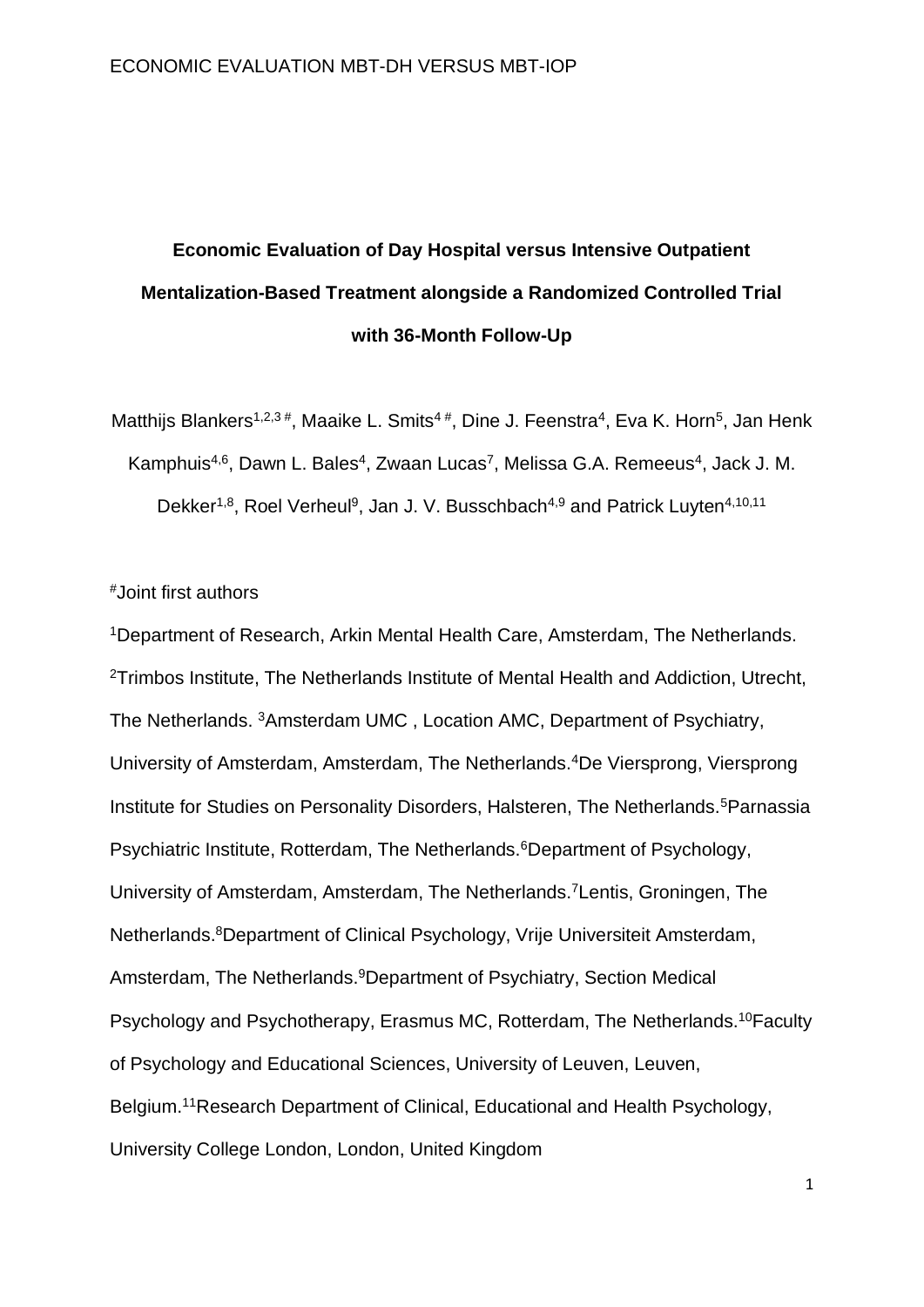# Author Note

Matthijs Blankers\*,Department of Research, Arkin Mental Health Care, Amsterdam, The Netherlands; Trimbos Institute, The Netherlands Institute of Mental Health and Addiction, Utrecht, The Netherlands and Amsterdam UMC , Location AMC, Department of Psychiatry, University of Amsterdam, Amsterdam, The Netherlands; Maaike L. Smits\*, Viersprong Institute for Studies on Personality Disorders, Halsteren, The Netherlands; Dine J. Feenstra, Viersprong Institute for Studies on Personality Disorders, Halsteren, The Netherlands; Eva K. Horn, Parnassia Psychiatric Institute, Rotterdam, The Netherlands; Jan H. Kamphuis, Department of Psychology, University of Amsterdam, Amsterdam, The Netherland, Viersprong Institute for Studies on Personality Disorders, Halsteren, The Netherlands; Dawn L. Bales, De Viersprong, The Netherlands; Zwaan Lucas, Lentis, Groningen, The Netherlands; Melissa G.A. Remeeus, Viersprong Institute for Studies on Personality Disorders, Halsteren, The Netherlands; Jack J. M. Dekker, Department of Research, Arkin Mental Health Care, Amsterdam, The Netherlands and Department of Clinical Psychology, Vrije Universiteit Amsterdam, Amsterdam, The Netherlands; Roel Verheul, Lentis, Groningen, The Netherlands; Jan J. V. Busschbach, Department of Psychiatry, Section Medical Psychology and Psychotherapy, Erasmus MC, Rotterdam, The Netherlands and Viersprong Institute for Studies on Personality Disorders, Halsteren, The Netherlands; Patrick Luyten, Faculty of Psychology and Educational Sciences, University of Leuven, Leuven, Belgium; Research Department of Clinical, Educational and Health Psychology, University College London, London, United Kingdom and senior researcher, Viersprong Institute for Studies on Personality Disorders, Halsteren, The Netherlands.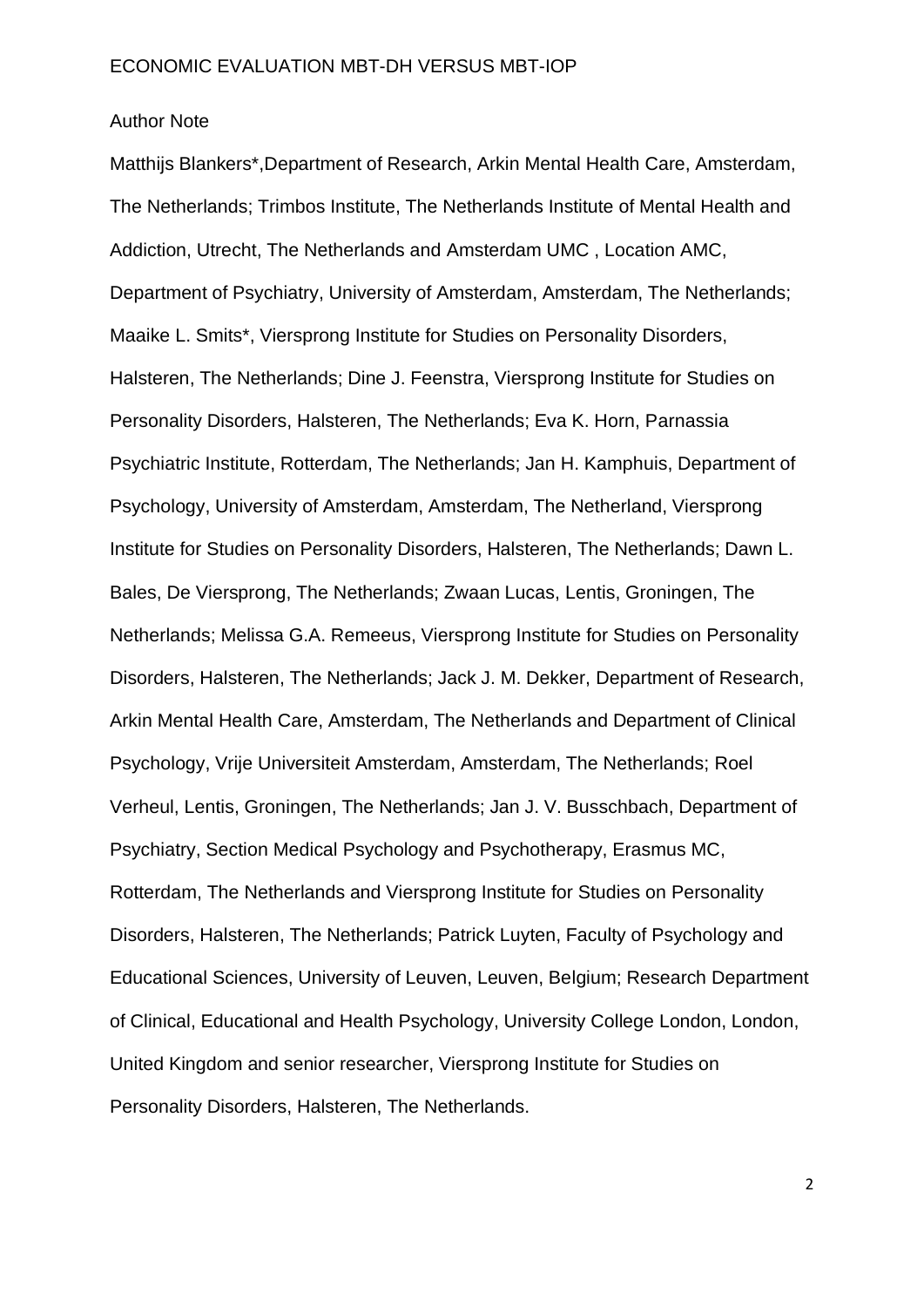Eva Horn is now at ErasmusMC, Rotterdam, the Netherlands. Dawn Bales is now at GGZ Breburg, Breda, the Netherlands and Stichting MBT-Expertise Nederland, the Netherlands. Roel Verheul is now at Korian Nederland, the Netherlands.

This work was supported in part by a grant from ZonMw (grant no. 171202012). The funder of the study had no role in the study design, data collection, data analysis, data interpretation or writing of the report. We would like to thank all research assistants for collecting the data. We are also most grateful to the patients who participated in this study. Patrick Luyten and Dawn Bales have been involved in the training and dissemination of mentalization-based treatment. The other authors declare that they have no competing interests.

Correspondence concerning this article should be addressed to Maaike Lisette Smits, Viersprong Institute for Studies on Personality Disorders, PO Box 7, 4660 AA Halsteren, the Netherlands. E-mail: maaike.smits@deviersprong.nl

Keywords: economic evaluation, mentalization-based-treatment, borderline personality disorder, randomized controlled trial, adult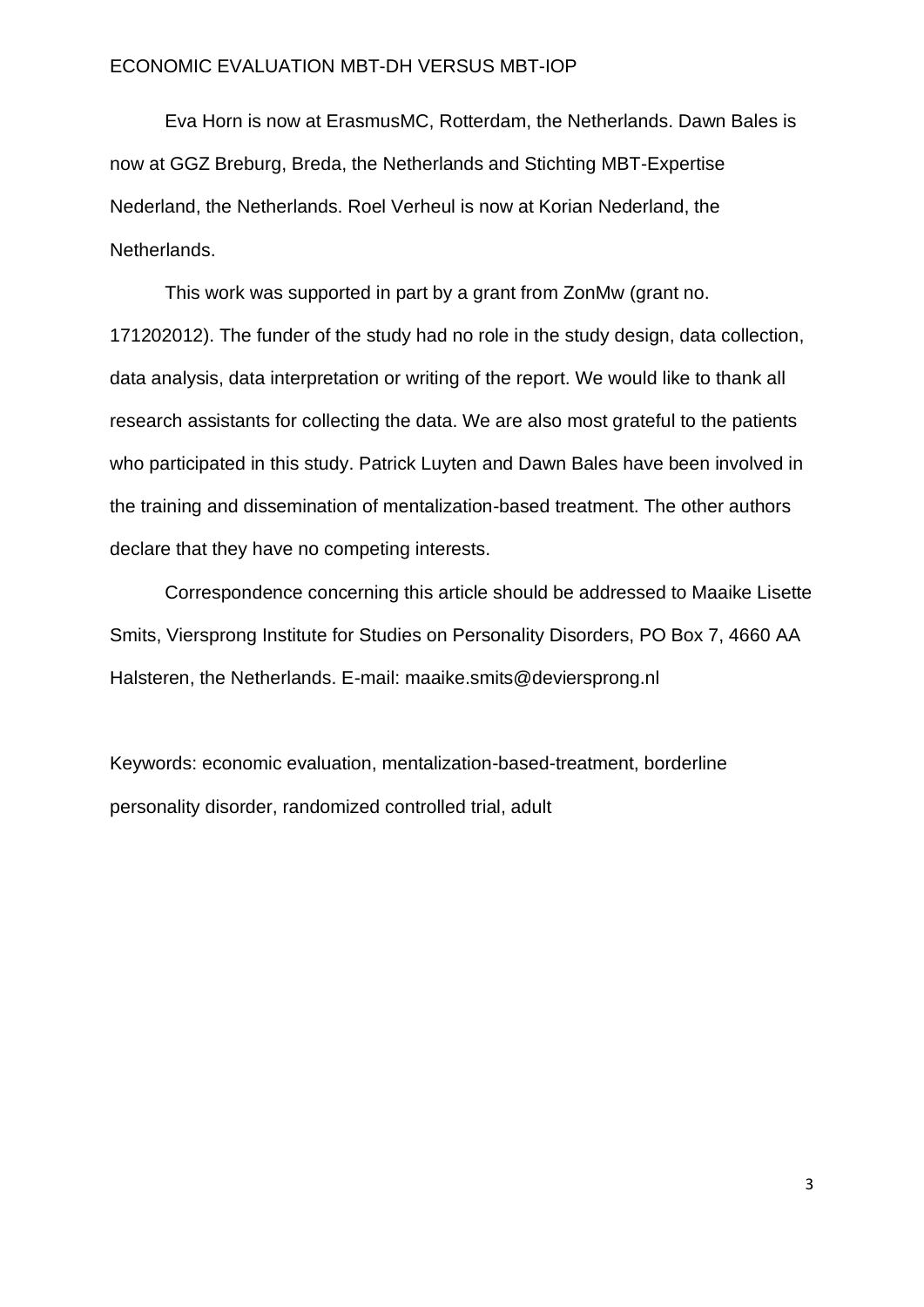# **Economic Evaluation of Day Hospital versus Intensive Outpatient**

# **Mentalization-Based Treatment alongside a Randomized Controlled Trial**

# **with 36-Month Follow-Up**

Date of first submission: 22 Jul 2021

Date of submission revision: 31 January 2022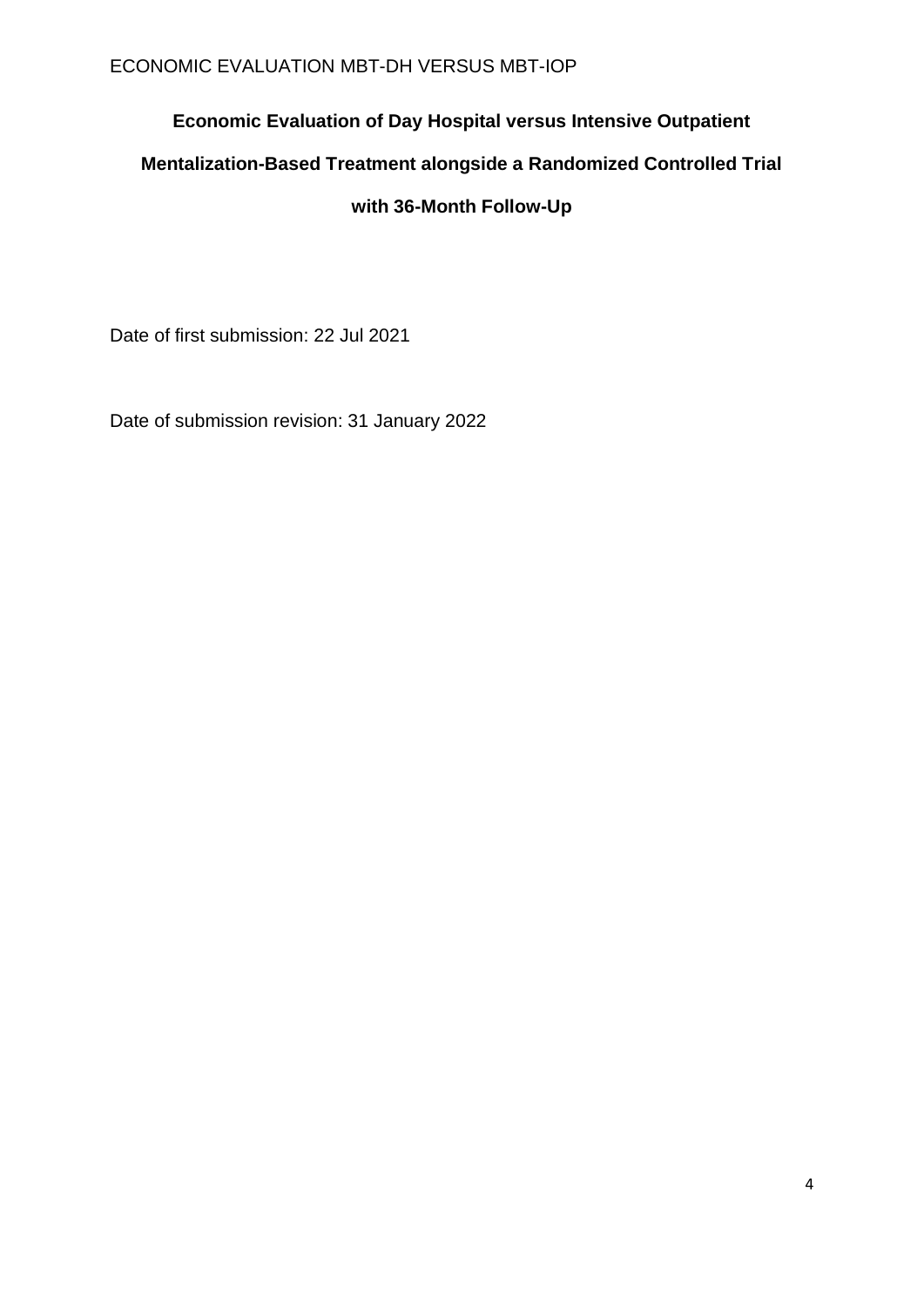#### **Abstract**

Mentalization-based treatment (MBT) has demonstrated robust effectiveness in the treatment of borderline personality disorder (BPD) in both day hospital (MBT-DH) and intensive outpatient MBT (MBT-IOP) programs. Given the large differences in intensity and associated treatment costs, there is a need for studies comparing their cost-effectiveness. A health economic evaluation of MBT-DH versus MBT-IOP was performed alongside a multicenter randomized controlled trial with a 36-month followup. In three mental health-care institutions in the Netherlands, 114 patients were randomly allocated to MBT-DH ( $n = 70$ ) or MBT-IOP ( $n = 44$ ) and assessed every 6 months. Societal costs were compared with quality-adjusted life years (QALYs) gained and the number of months in remission over 36 months. The QALY gains over 36 months were 1.96 (*SD* = 0.58) for MBT-DH and 1.83 (*SD* = 0.56) for MBT-IOP; the respective number of months in remission were 16.0 (*SD* = 11.5) and 11.1 (*SD* = 10.7). Societal costs were €106,038 for MBT-DH and €91,368 for MBT-IOP. The incremental cost for one additional QALY with MBT-DH compared with MBT-IOP was €107,000. The incremental cost for 1 month in remission was almost €3000. Assuming a willingness-to-pay threshold of €50,000 for a QALY, there was a 33% likelihood that MBT-DH is more cost-effective than MBT-IOP in terms of costs per QALY. Although MBT-DH leads to slightly more QALYs and remission months, it is probably not cost-effective when compared with MBT-IOP for BPD patients, as the small additional health benefits in MBT-DH did not outweigh the substantially higher societal costs.

Keywords: economic evaluation, mentalization-based-treatment, borderline personality disorder, randomized controlled trial, adult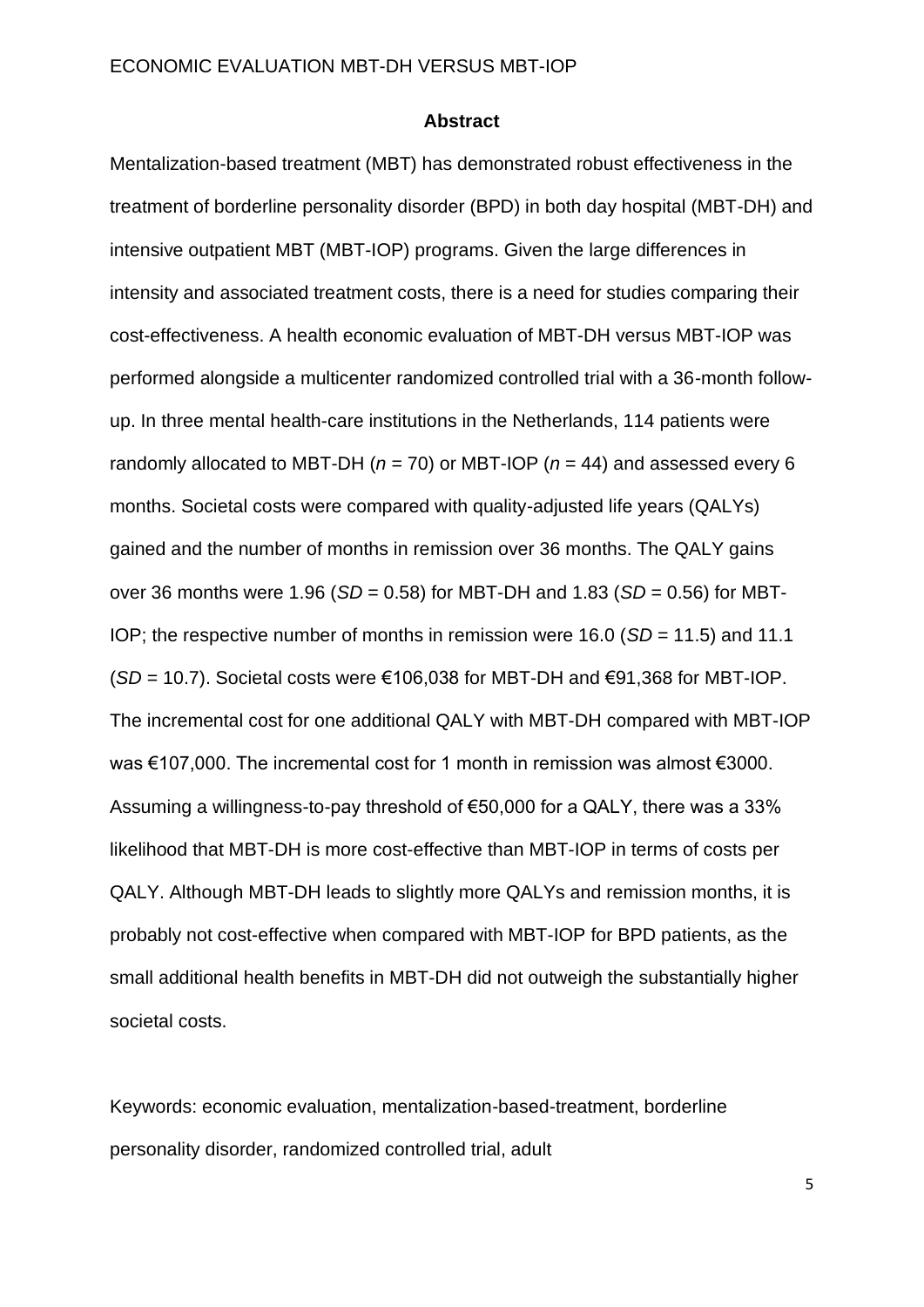Borderline personality disorder (BPD) is one of the most prevalent mental disorders in psychiatric populations (Leichsenring et al., 2011; Paris, 2010) and is associated with high psychiatric comorbidity (Barrachina et al., 2011; Skodol et al., 1999; Trull, 2000; Zanarini et al., 1998), poor quality of life (Soeteman et al., 2008), and high societal costs (Laurenssen et al., 2016; Soeteman et al., 2008). Previous studies and systematic reviews have provided evidence for the cost-effectiveness of a number of treatments for BPD (Meuldijk et al., 2017; Stevenson & Meares, 1999). Mentalization-based treatment (MBT) is an empirically supported treatment for BPD based on the assumption that key features of BPD such as impulsivity, affect dysregulation, and problems with interpersonal relationships are related to impairments in mentalizing, that is, the ability to understand oneself and others in terms of mental states (e.g., needs, thoughts, feelings, wishes, and desires) (Bateman & Fonagy, 2016; Cristea et al., 2017; Storebø et al., 2020). Two types of MBT for adult BPD patients have been developed and empirically evaluated: dayhospital MBT (MBT-DH) (Bales et al., 2014; Bales et al., 2012; Bateman & Fonagy, 1999, 2001, 2008; Laurenssen et al., 2018) and intensive outpatient MBT (MBT-IOP) (Bateman & Fonagy, 2009; Jørgensen et al., 2014; Jørgensen et al., 2013; Kvarstein et al., 2015). MBT-DH and MBT-IOP are similar in duration, with treatment lasting up to 18 months. Whereas both treatments offer weekly individual psychotherapy sessions, they differ markedly in the intensity of group psychotherapy. MBT-DH consists of a 5 days per week day-hospitalization program, which includes nine group therapy sessions per week. MBT-IOP is a 2-day outpatient program offering two group therapy sessions per week. The cost-effectiveness of MBT-DH has previously been compared with 'specialized treatment as usual' (S-TAU), which comprised an outpatient treatment tailored to the individual needs of patients with BPD, offered by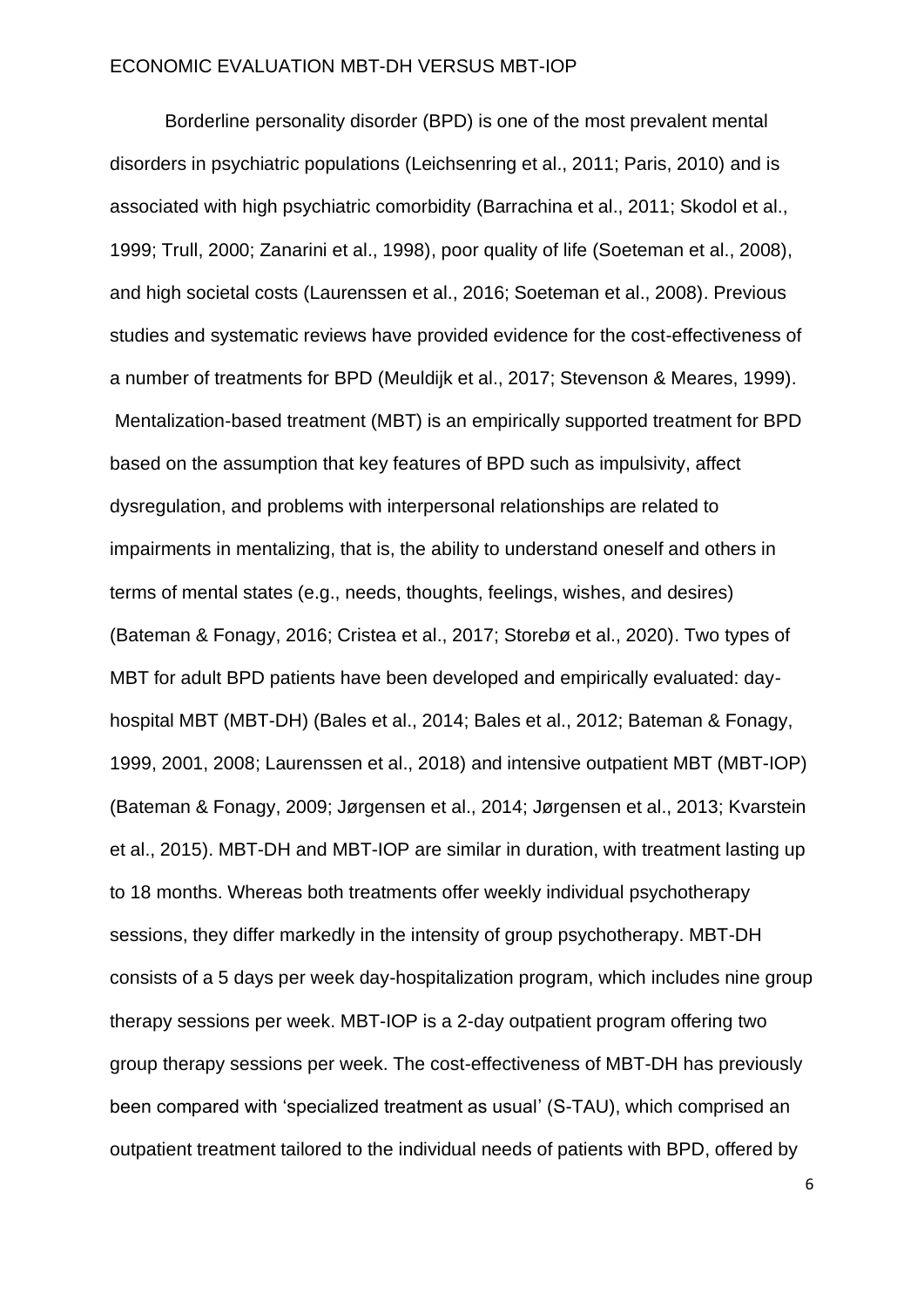a well-established treatment service. MBT-DH was not cost-effective compared with S-TAU in analyses focusing on quality-adjusted life years (QALYs) as the outcome, but was more cost-effective than S-TAU in analyses using BPD remission as the outcome (Blankers et al., 2019). There has never been a formal cost-effectiveness comparison of MBT-DH and MBT-IOP, which is urgently needed considering the large differences in the intensity and associated treatment costs of the two interventions.

Here, we report the first long-term health economic evaluation of MBT-DH versus MBT-IOP alongside a randomized controlled trial (RCT) comparing their effectiveness at 36-month follow-up (Smits et al., 2020; Smits et al., 2019). We compared health-care utilization and other societal costs with effects in terms of quality-adjusted life years (QALYs) gained and the number of months in remission over 36 months. Given that MBT-DH and MBT-IOP did not differ in terms of effectiveness (Smits et al., 2020; Smits et al., 2019), but the cost of MBT-DH could be substantially larger than that of MBT-IOP, we expected that the greater benefits of MBT-DH would not outweigh the lower costs of MBT-IOP and that MBT-DH would not be more cost-effective than MBT-IOP.

#### **Method**

#### **Study Design, Participants, Randomization, and Assessments**

The design of the RCT has been fully described in the study protocol (Laurenssen et al., 2014). Participants were patients diagnosed with BPD as assessed using the Structured Clinical Interview for DSM-IV Axis II Personality Disorders (First et al., 1996), referred to one of three participating mental health-care treatment sites in the Netherlands, who met inclusion criteria and provided written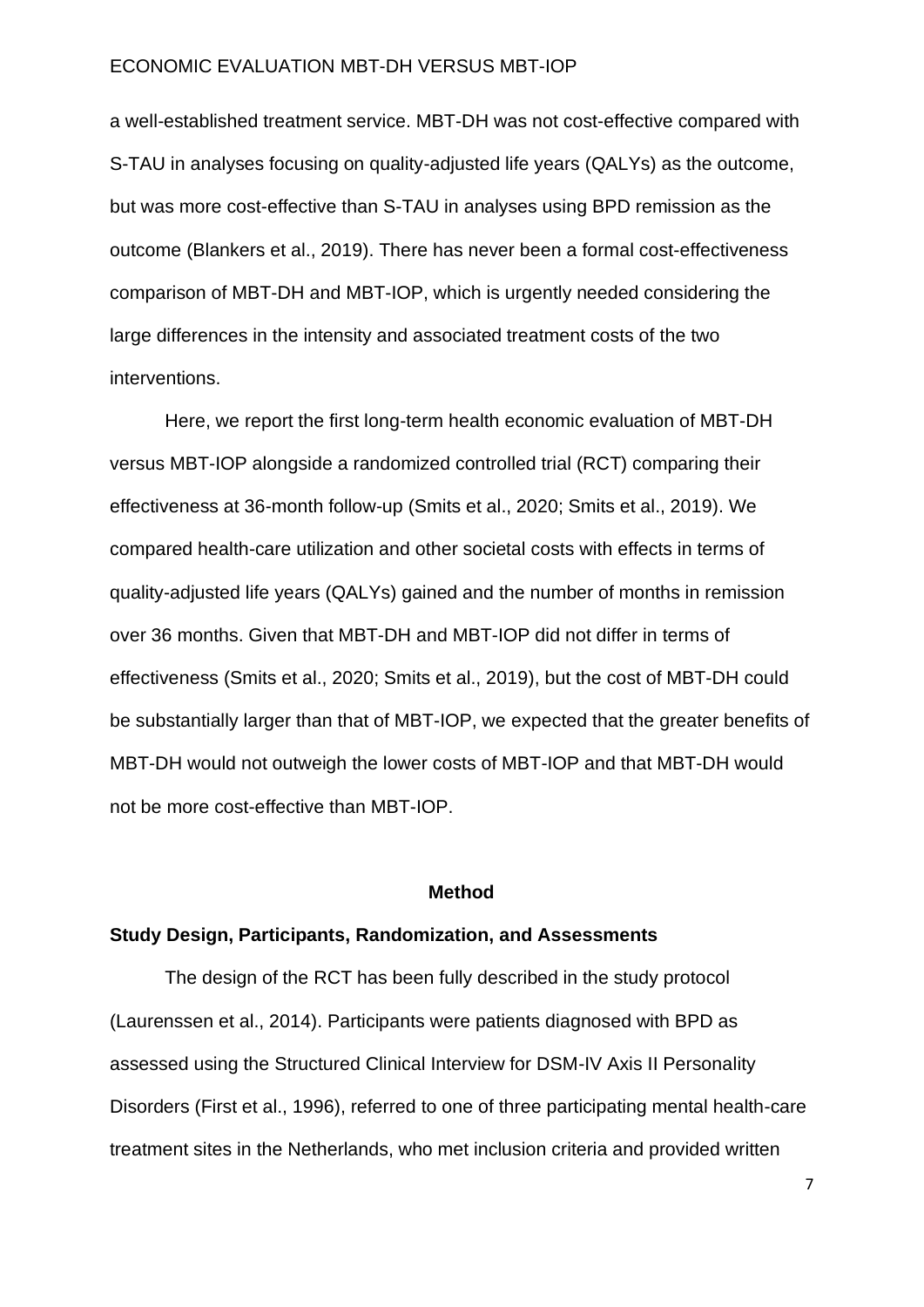informed consent. All participants were randomly assigned to MBT-DH or MBT-IOP. Patients were assessed before randomization, at the start of treatment, and then every 6 months up to 36 months after the start of treatment.

The study protocol was approved by the Medical Ethical Committee of Erasmus Medical Center, Rotterdam, The Netherlands (NL38571.078.12). For the design and reporting of this economic evaluation, we followed the Consolidated Health Economic Evaluation Reporting Standards (CHEERS) statement (Husereau et al., 2013) and the ISPOR guideline for economic evaluation alongside RCTs (Ramsey et al., 2015).

# **Interventions**

Both treatment programs focus on improving BPD patients' capacity for mentalizing (Bateman & Fonagy, 2004, 2016), and consist of a pretreatment phase and a main treatment phase. The pretreatment phase focuses on engaging patients in treatment and crisis management by means of individual sessions and a 12 session psycho-education group. The main treatment phase comprises weekly individual psychotherapy sessions, individual crisis management, and psychiatric consultation upon request, following American Psychiatric Association guidelines. The intensity of group therapy during the main treatment phase differs markedly between the two programs. MBT-IOP involves two group therapy sessions per week, whereas MBT-DH entails a day-hospital program 5 days a week for 6 hours per day, including nine group therapy sessions per week, comprising daily group psychotherapy, twice-weekly art therapy, and weekly mentalizing cognitive group therapy and writing therapy, ending each week with a social hour and a community meeting. After the main treatment phase, individually tailored stepped-down care is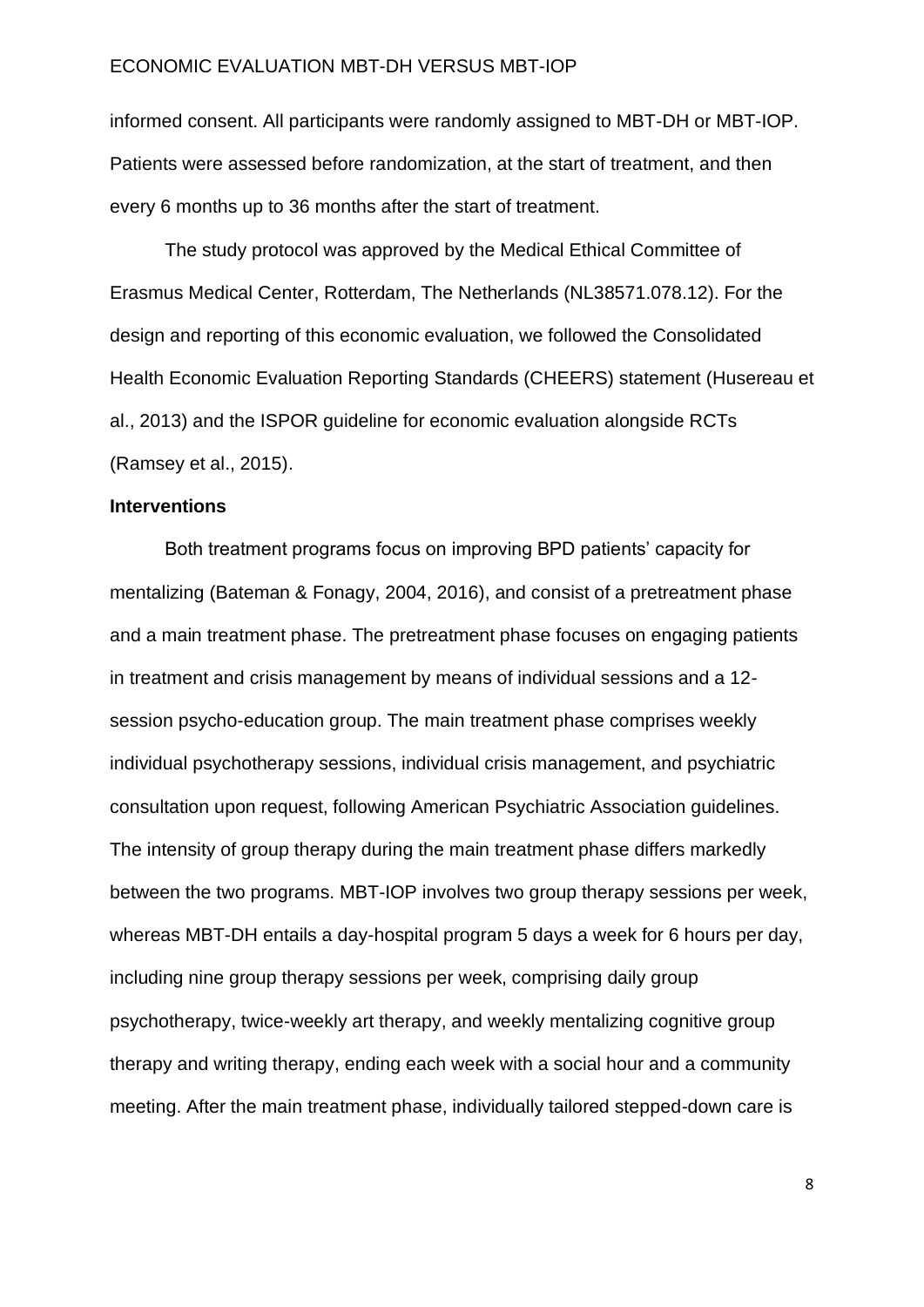offered in both programs, aimed at relapse prevention, maintaining and further enhancing mentalizing skills, and stimulating social reintegration.

#### **Outcomes**

# *Resource use and valuation*

Health-care utilization, use of medication, and productivity gains or losses were measured using the first section of the Trimbos Questionnaire for Costs associated with Psychiatric illness (TiC-P) (Hakkaart-van Roijen et al., 2002), a wellvalidated instrument for economic evaluations among psychiatric patient populations (Bouwmans et al., 2013). The TiC-P has a 4-week recall period, which was linearly extrapolated to cover the full period between the consecutive interviews, in line with Hakkaart-van Roijen et al. (2007). All health-care contacts were estimated using the TiC-P, except MBT-IOP- or MBT-DH-related contacts, which were collected from the patient records. Health-care resource utilization was valued using standard unit cost prices for the Health Care Insurance Board Netherlands (ZorginstituutNederland, 2016; Zwaap et al., 2016). Medication costs were valued based on reported medication use. Unit costs per dose of medication were extracted from https://medicijnkosten.nl.

The Short Form-Health and Labour Questionnaire (Hakkaart-van Roijen & Bouwmans, 2010) was used to assess whether participants had worked in the previous 2 weeks, and whether they had been absent from work (absenteeism) or functioned professionally less well than normal due to illness (presenteeism). Productivity losses in hours were multiplied by the average hourly labor costs of €37.90 for men and €31.60 for women (Zwaap et al., 2016). Productivity losses were valued using the friction cost method, with a maximum friction costs period of 85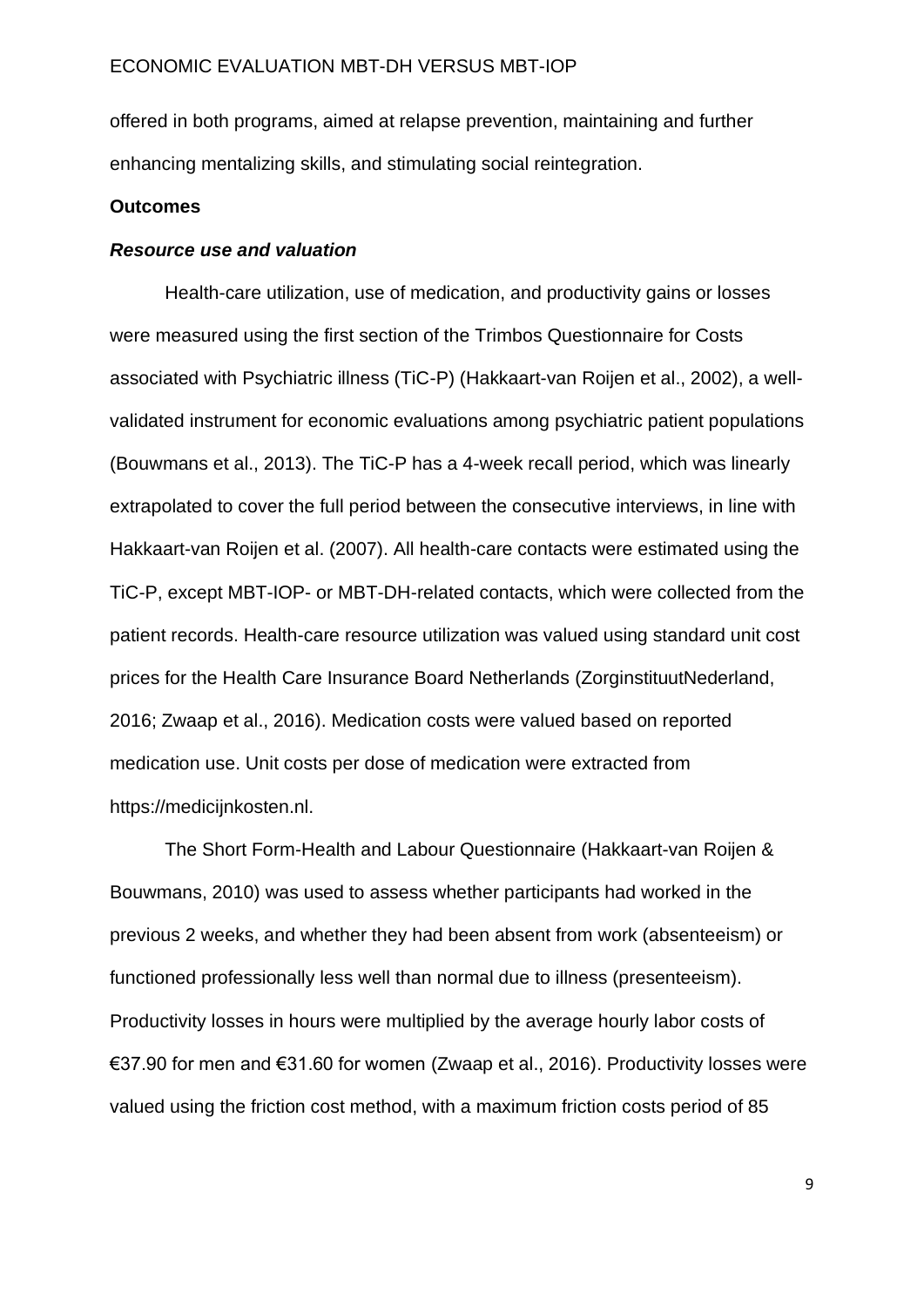days, based on Health Care Insurance Board data (Zwaap et al., 2016) and an elasticity factor of 0.8 (Koopmanschap et al., 1995).

All future costs from the date of randomization were discounted at an annual rate of 4% (Zwaap et al., 2016). Dutch unit prices were converted to Organisation for Economic Co-operation and Development standard purchasing power parities for the study's index year 2018 (106% for the Netherlands) (Organisation for Economic Cooperation and Development, 2019).

#### *Effect measures*

The number of QALYs gained between randomization and 36-month follow-up was the outcome measure for the cost-utility analysis. We used the EuroQol 5 dimensional, 3-level quality of life instrument (EQ-5D) (EuroQolGroup, 1990). The EQ-5D is often used as the primary outcome measure in cost-effectiveness analyses, as the EQ-5D is the prescriptive quality-of-life questionnaire in the Dutch national guideline for economic evaluations in health care (ZorginstituutNederland, 2016). Using the Dutch EQ-5D tariff (Lamers et al., 2006), raw scores were converted to health utilities. Using the area under the curve method with linear interpolation, the repeated measures of these health utilities were integrated into the number of QALYs gained or lost over the 36-month follow-up period. Future QALYs were discounted at an annual rate of 1.5% (Zwaap et al., 2016). The outcome measure for the costeffectiveness analysis was the proportion of patients having a Personality Assessment Inventory-Borderline (PAI-BOR) score <38, multiplied by the number of months when this was the case. Scores on the PAI-BOR range between 0 and 72, with scores of 38 or higher indicating the presence of significant BPD pathology (Morey, 1991).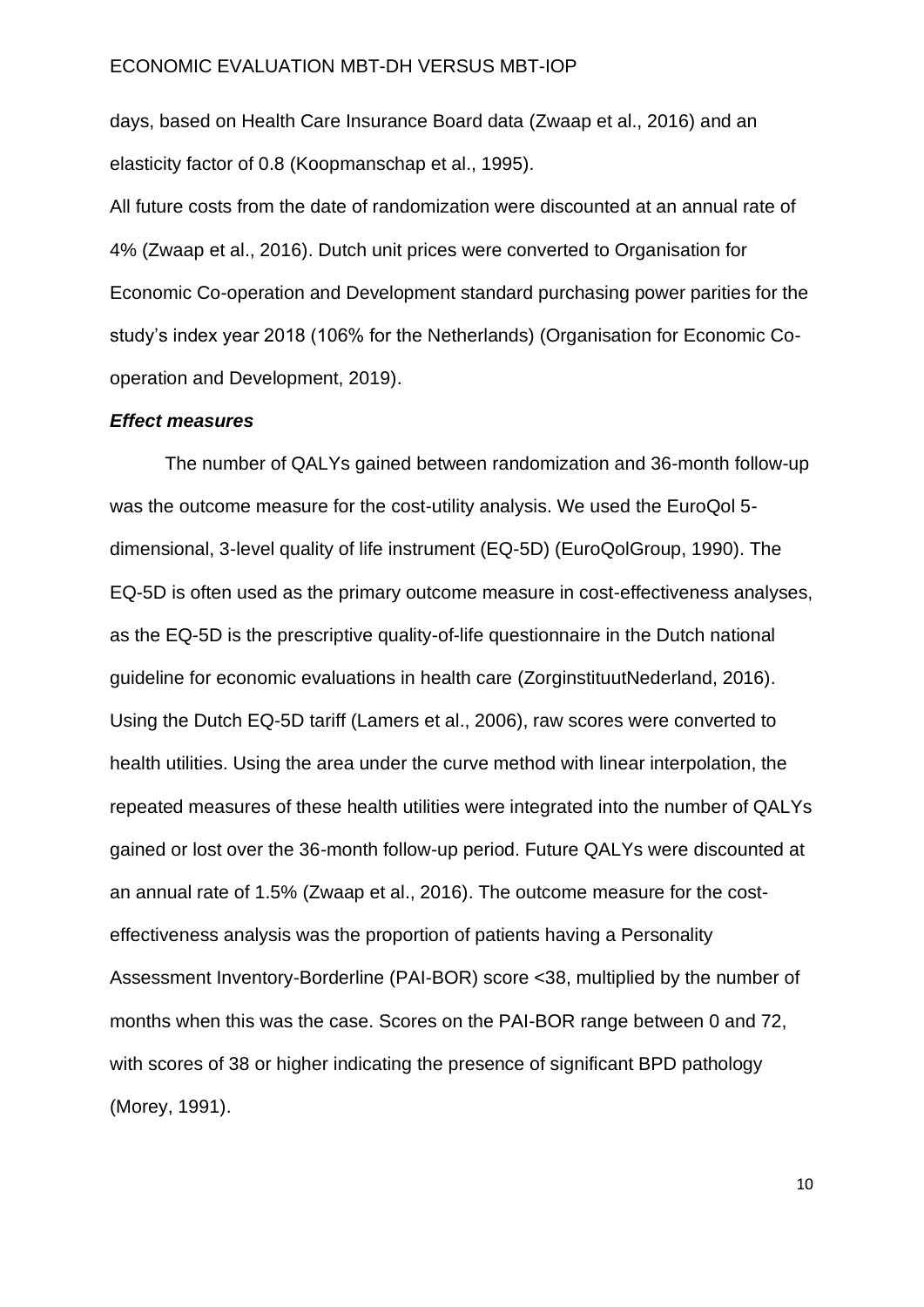# **Statistical Analyses**

All analyses were performed on an intention-to-treat basis using R version 3.5+. Baseline differences between MBT-IOP and MBT-DH were tested using twotailed chi-square tests and independent samples *t*-tests. Missing observations in costs and effects data were handled using multiple imputation using chained equations (mice version 2.30) (van Buuren & Groothuis-Oudshoorn, 2011). Fifty imputations were generated for each missing observation. We used predictive mean matching to impute missing data as this is the preferred method for skewed (cost) data (Marshall et al., 2010). Missing data were assumed to be missing at random (MAR). The analyses on the 50 imputed data sets were combined using Rubin's rules (Rubin, 1987).

The base case scenario of this economic evaluation was performed from the societal perspective in which all available costs—BPD treatment costs, medication costs, all other health-care costs, and losses or gains in productivity for each patient—were included. Additionally, we performed an analysis from the health-care sector perspective, in which BPD treatment costs, medication costs, and all other health-care costs were included, but productivity costs were omitted.

For all participants, we multiplied units of health care and productivity losses with their associated costs. Differences in costs and effects between MBT-IOP and MBT-DH were calculated as the difference in cumulative costs and effects over 36 months.

Next, we extracted a total of 5000 nonparametric bootstrapped samples from the imputed data (100 samples from each of the 50 imputed data sets), with a number of patients per trial arm equal to the number of patients in the original dataset. For each bootstrapped sample, we calculated the incremental costs,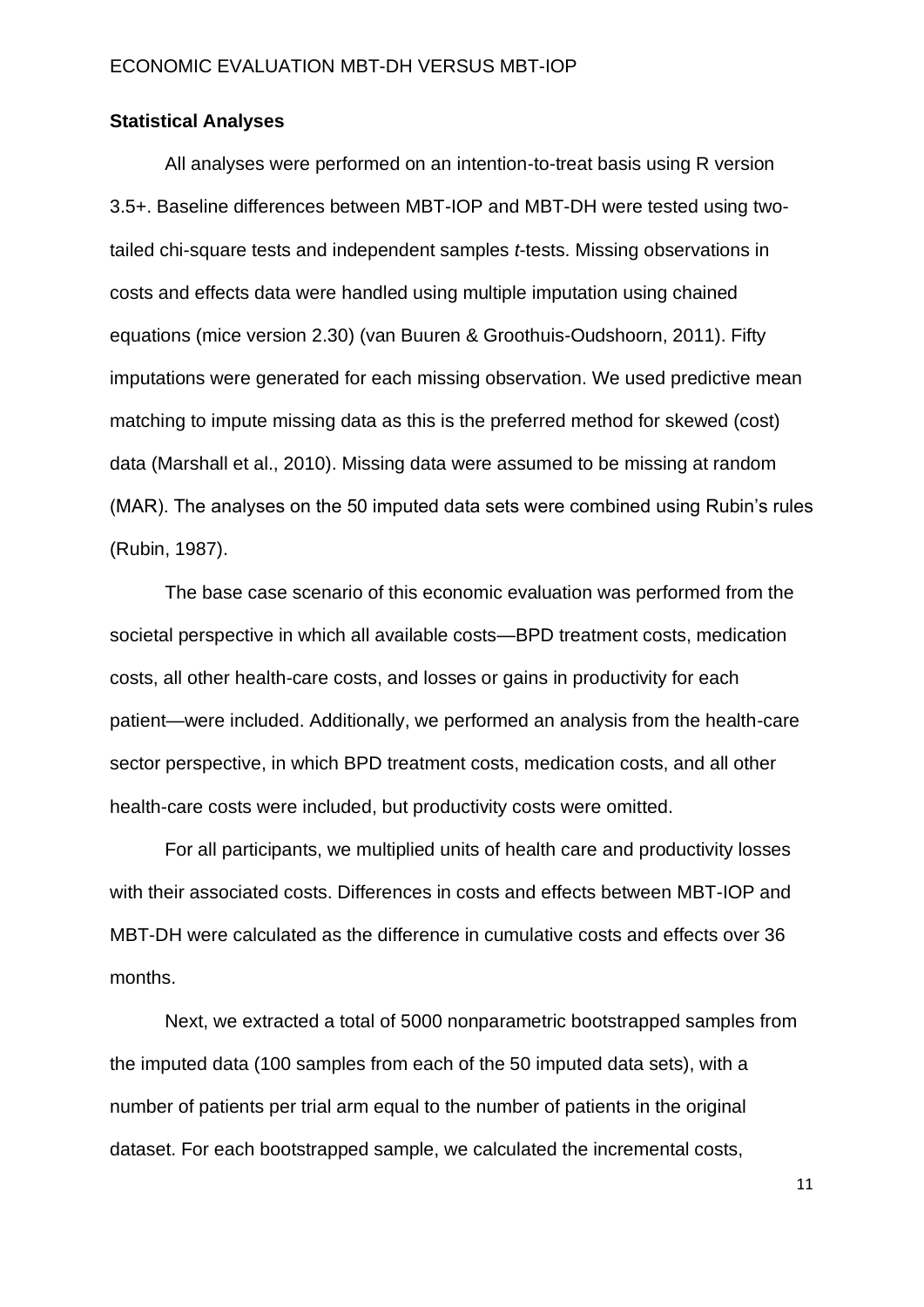incremental effects, and incremental cost-effectiveness ratio (ICER). The ICER was calculated as follows: ICER =  $(CostSDH-CostSIOP)/(EffectSDH–EffectSIOP)$ , where effects were either QALYs or months in remission based on PAI-BOR scores. These data were also plotted on cost-effectiveness planes, which present the differences in costs and effects between MBT-DH and MBT-IOP on two dimensions by plotting costs against effects. The reference intervention (MBT-IOP) is positioned in the origin of the cost-effectiveness plane. Based on the distribution of the ICERs over the costeffectiveness plane, cost-effectiveness acceptability curves (CEACs) (Van Hout et al., 1994) were drawn. CEACs show the probability that MBT-DH is more costeffective than MBT-IOP as a function of the willingness to pay for 1 additional QALY or 1 additional month in remission. Willingness to pay can be up to €50,000 per QALY in the Netherlands for an intermediate burden of disease, such as BPD (Zwaap et al., 2016).

To assess the robustness of findings, one-way sensitivity analyses were performed to evaluate the impact on the ICERs of a misspecification of –20% to +20% in the abovementioned cost categories for the base case scenario. The study was registered in the Netherlands Trial Register, no. NTR2292.

#### **Results**

Between March 1, 2009, and June 30, 2014, 243 patients were referred to MBT in the participating treatment centers, of whom 114 patients were randomly assigned to MBT-DH ( $n = 70$ ) or MBT-IOP ( $n = 44$ ) and included in the analysis (see Figure 1 for the CONSORT flow chart). The skewed distribution is due to an adjustment in the randomization algorithm, as during the trial it became clear that there were more available treatment places in the MBT-DH condition as a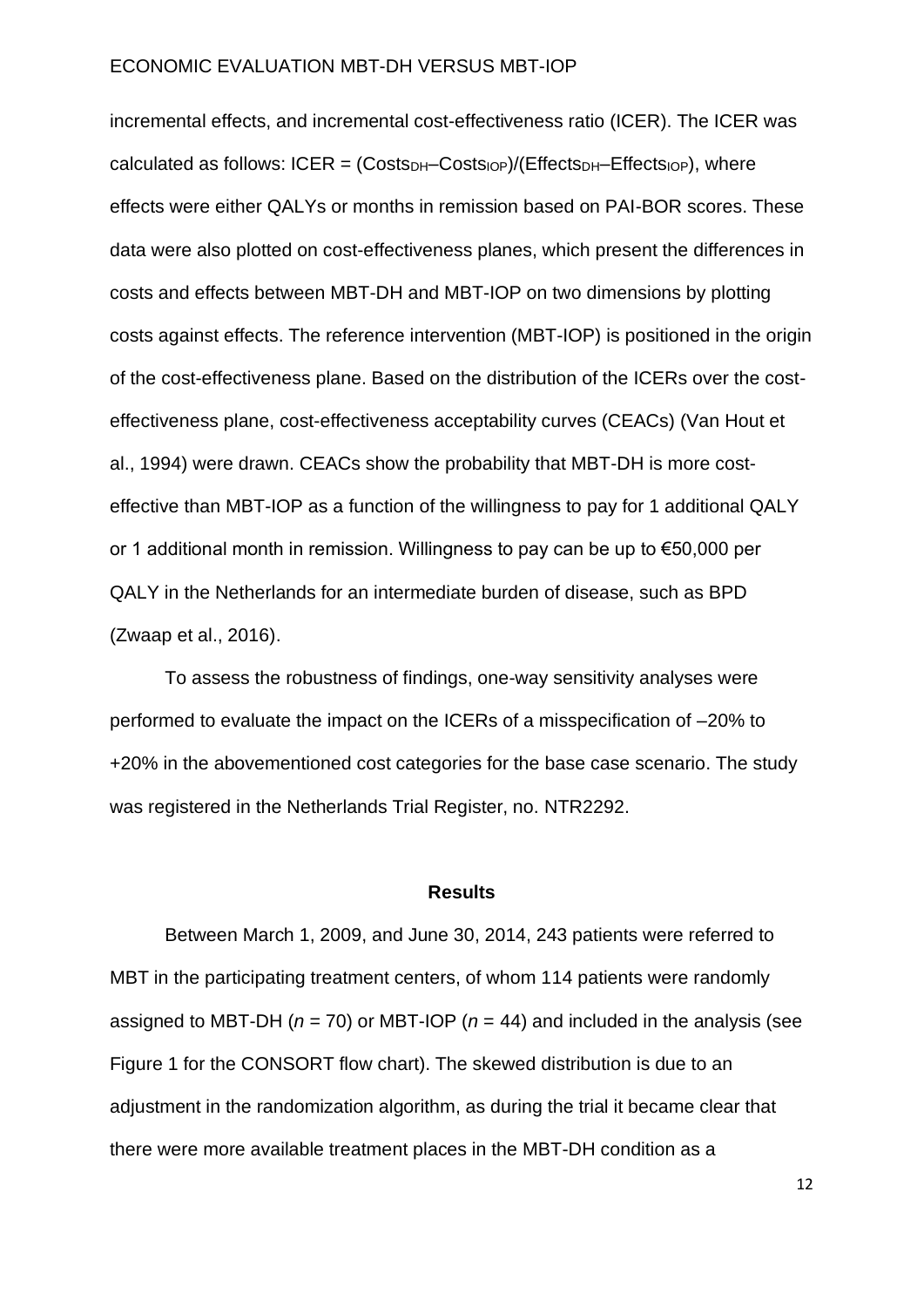consequence of insufficient capacity of alternative treatment programs at the treatment sites for patients who refused to participate in the trial or those who were excluded. This resulted in those patients taking up available places in the MBT-IOP treatment program. The trial steering committee suggested and agreed to adjust the randomization algorithm to prevent ethically unacceptable long waiting periods, while still assuring random allocation. Further details of the inclusion and randomization procedures are described elsewhere (Smits et al., 2019). None of the baseline clinical characteristics or costs differed significantly between the treatment groups at baseline (Table 1). The proportion of missing data increased somewhat with each follow-up, ranging from 53% to 58%. No difference between MBT-IOP and MBT-DH was found in terms of the number of patients who completed at least one follow-up assessment:  $n = 27$  (61%) for MBT-IOP and  $n = 42$  (60%) for MBT-DH,  $\chi^2(1) = 0.021$ , *p* = 0.885. There were no significant baseline differences between patients who completed a follow-up assessment and those who did not (Smits et al., 2020).

#### *Figure 1 about here*

### *Table 1 about here*

#### **Costs**

Table 2 shows the cumulative societal costs and effects during the trial. Over 36 months of follow-up, the health-care costs were higher for MBT-DH than for MBT-IOP, but not beyond the 95% confidence interval (CI): bootstrapped mean difference €21,109, 95% CI €–323 to €41,328. The productivity costs were not significantly lower for MBT-DH: bootstrapped mean difference €–5913, 95% CI €–20,553 to €7568. The overall societal costs were not significantly higher in MBT-DH: bootstrapped mean difference €15,138, 95% CI €–11,695 to €39,722.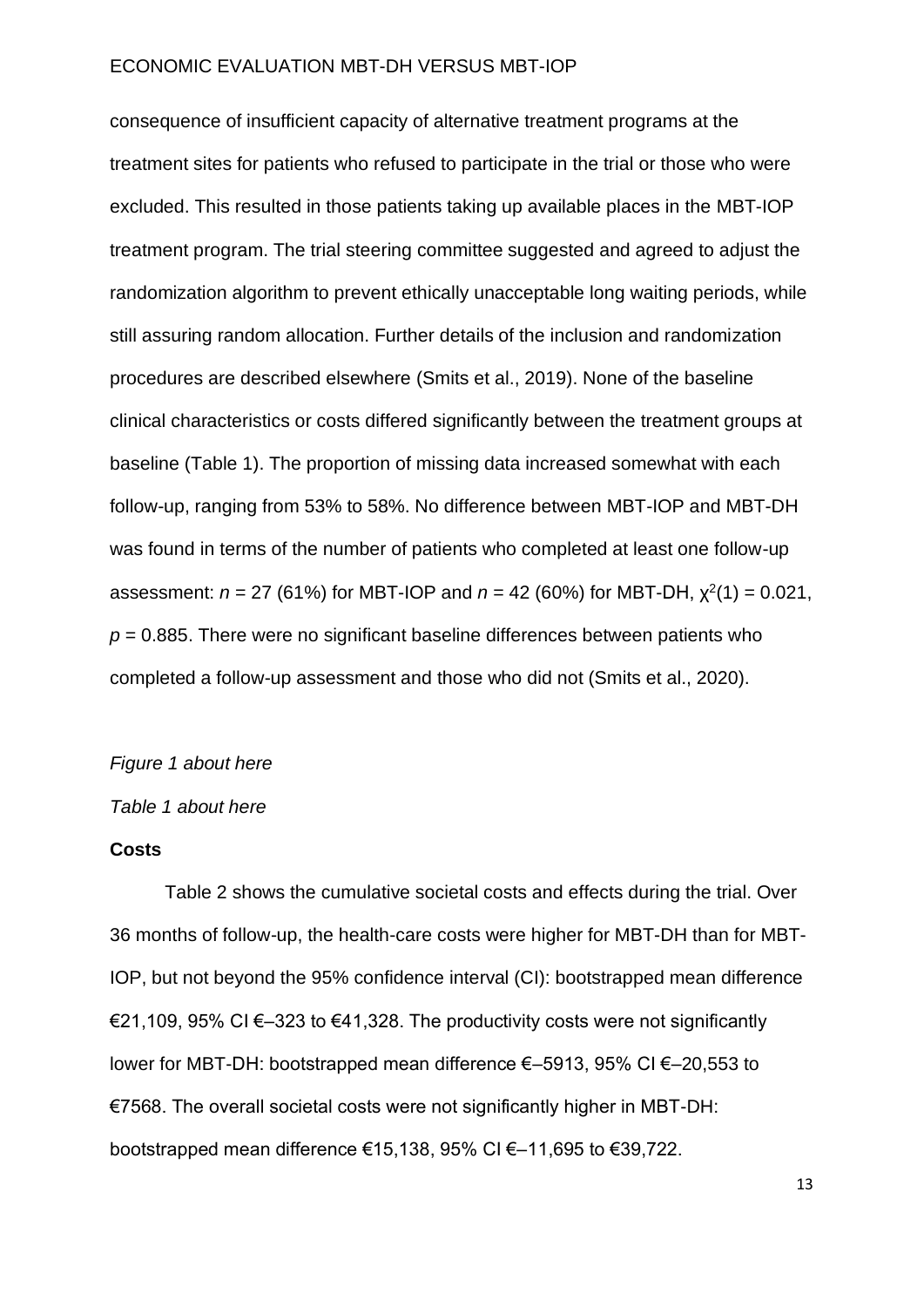# *Table 2 about here*

# **Effects**

The number of QALYs at 36-month follow-up was not significantly higher in MBT-DH than in MBT-IOP: bootstrapped mean difference 0.14, 95% CI –0.07 to 0.34. However, the cumulative number of months in remission based on the PAI-BOR cut-off criterion from baseline to 36-month follow-up was significantly higher in MBT-DH compared with MBT-IOP: bootstrapped mean difference 4.87, 95% CI 0.78 to 8.91. A plot of the costs and effects between baseline and 36-month follow-up is provided in supplemental figure S1. *[insert link supplemental figure S1]* 

### **Cost-utility**

With regard to QALYs as the outcome measure, the high density of dots (77%) in the upper right quadrant of the cost-effectiveness planes indicates the likelihood that MBT-DH produces better effects against higher costs (Figure 2). Whether these additional costs are spent in a cost-effective way depends on the willingness to pay. If one is not willing to incur additional expense, the chance that MBT-DH is a costeffective intervention compared with MBT-IOP is 13%. When the willingness to pay is defined as the suggested maximum amount of €50,000 per QALY, the likelihood that MBT-DH is a cost-effective intervention compared with MBT-IOP is 33%. The 50% probability of MBT-DH being cost-effective is reached at a willingness to pay of €107,000 per QALY, which is by definition also the ICER of MBT-DH versus MBT-IOP. When only health-care costs are taken into account, the ICER for one additional QALY is almost €150,000 (Table 3).

# *Figure 2 about here*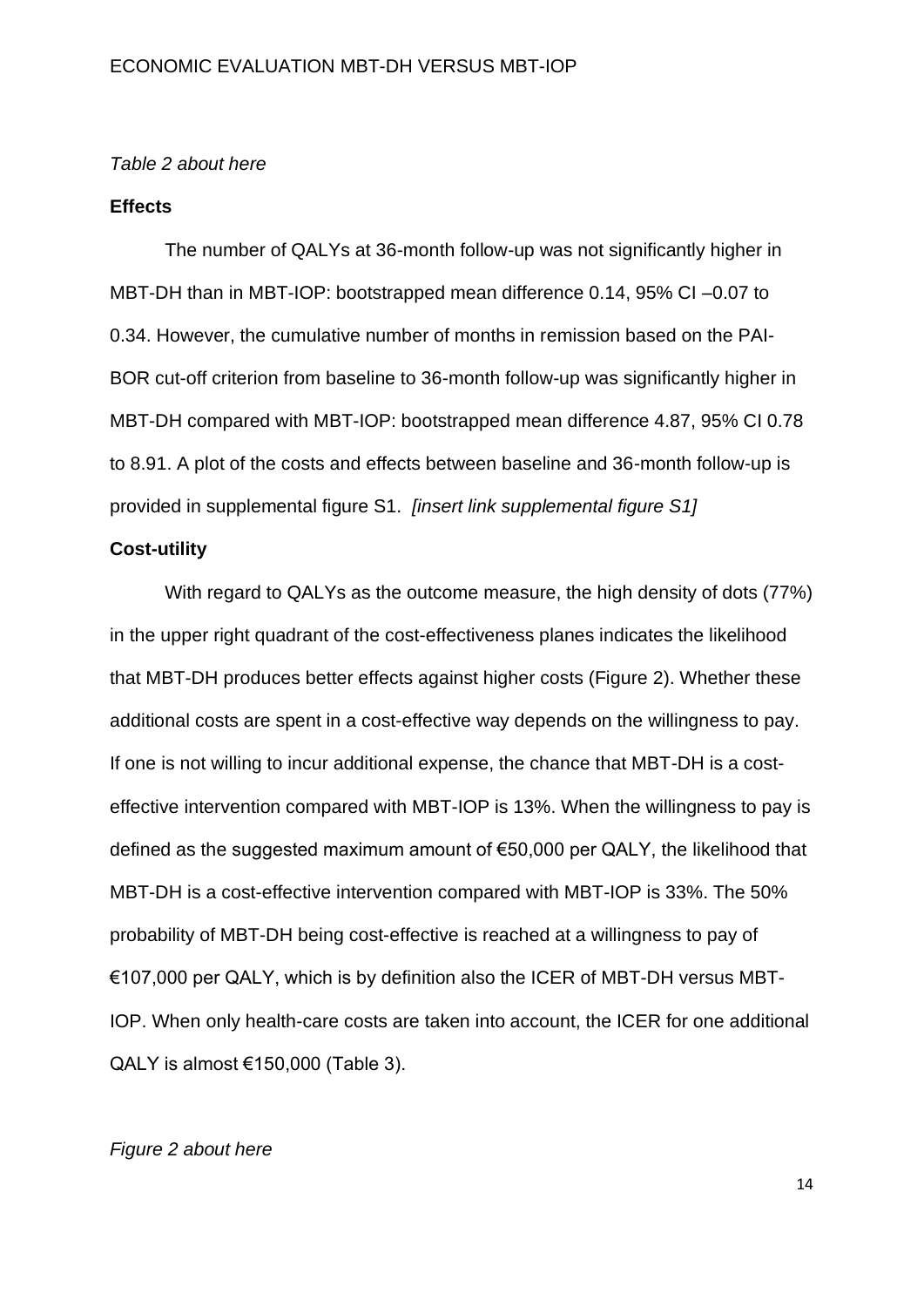# *Table 3 about here*

### **Cost-effectiveness**

In terms of costs per remission month the ICER is almost  $\epsilon$ 3000, indicating that an extra month in remission with MBT-DH in comparison to MBT-IOP costs €3000. It is unlikely that MBT-DH produces better effects against lower costs, as the lower right quadrant of the cost per QALY graph contains only 14% of the dots. In the scenario where only health-care costs are taken into account and productivity costs are ignored, the ICER per additional month in remission with MBT-DH is almost €4200 (Table 3). The cost-effectiveness planes and CEACs for this analysis are provided in supplemental figure S2. *[insert link supplemental figure S2]*

Sensitivity analyses assuming misspecification of the cost drivers of the model yielded a similar pattern of findings for both outcomes: if health-care costs were higher or productivity costs were lower than calculated in the base case model, the ICERs would have been higher and MBT-DH would have been less cost-effective. If health-care costs were lower or productivity costs were higher than calculated in the base case model, ICERs would have been lower and MBT-DH would have been more cost-effective (supplemental figure S3). *[insert link supplemental figure S3]*

### **Discussion**

# **Main Findings and Reflection**

From a cost-utility perspective, MBT-DH becomes preferable to MBT-IOP only at a willingness to pay of a minimum of €107,000, which is more than twice the suggested maximum amount of €50,000 per QALY for patients with an intermediate burden of disease, such as BPD patients. From a cost-effectiveness perspective,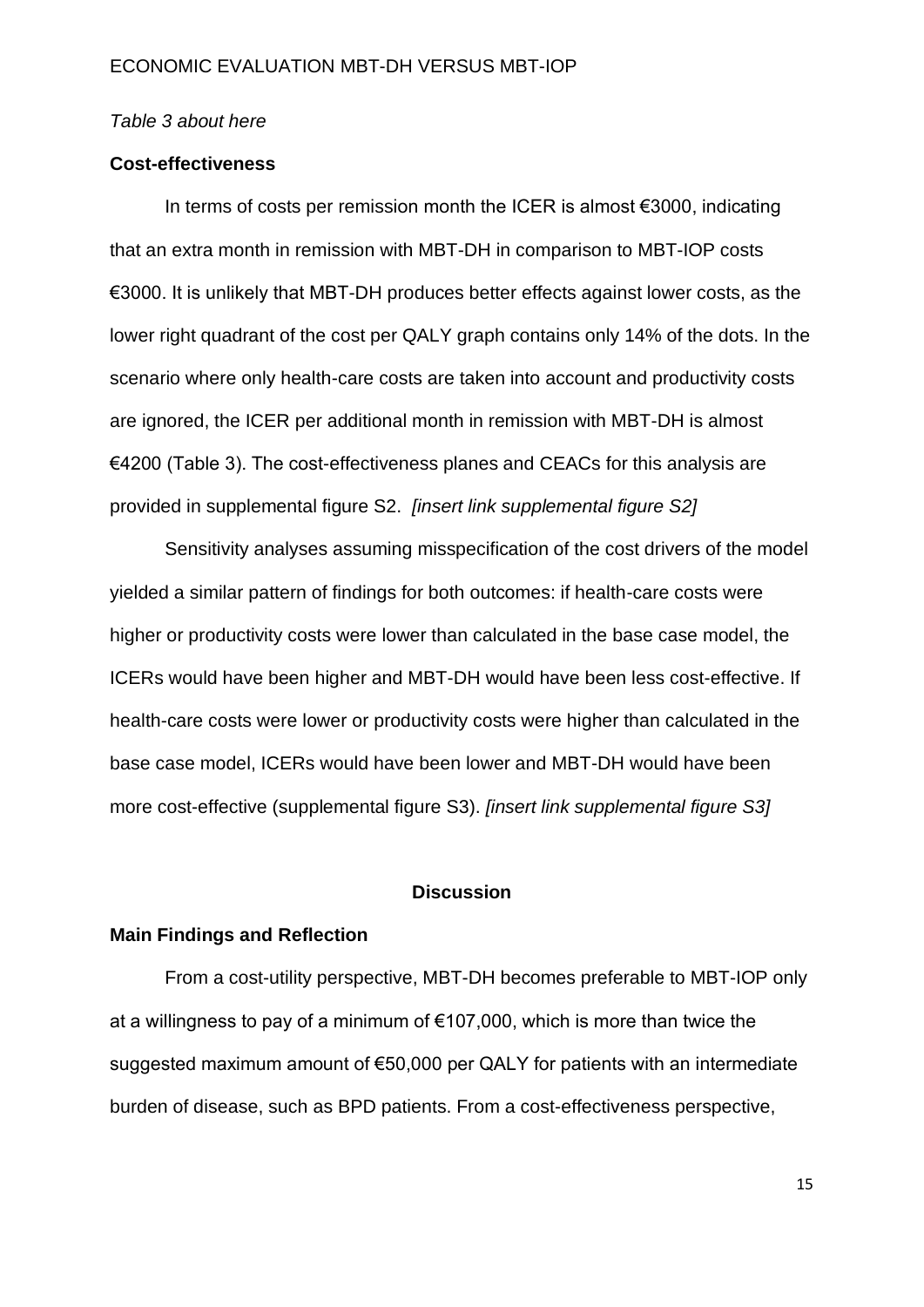MBT-DH likely becomes preferable to MBT-IOP at a willingness to pay of €3000 or more for each additional month in remission from BPD.

Willingness to pay for a QALY has been normed in the Netherlands (Zwaap et al., 2016), rendering the cost per QALY value interpretation fairly straightforward. Typically, willingness-to-pay norms do not exist for units of effect, in this case cost per month in remission, as then a normative discussion would have to be repeated for every effect included in a cost-effectiveness study. However, some benchmark numbers may serve to put the present cost-effectiveness data into perspective. For instance, the annualized estimated price for an additional year of remission from BPD from this study ( $\epsilon$ 3000 × 12 months =  $\epsilon$ 36,000) exceeds the annualized average societal costs of patients with BPD of approximately €15,000 per year reported by studies in the Netherlands (Laurenssen et al., 2016; Soeteman et al., 2010) by a factor of more than 2. Moreover, the modal annual income in the Netherlands is approximately €36,000. The normative question then becomes whether it is justifiable to spend the equivalent of a modal annual income for a year in remission from BPD.

No incremental effect of MBT-DH over MBT-IOP was found in terms of QALYs gained and, although MBT-DH outperformed MBT-IOP slightly in terms of months in remission over the 36-month time frame, this incremental effect did not offset the extra costs associated with the more intensive MBT-DH program. The advantage of MBT-DH in terms of months in remission from BPD might partly be a result of different trajectories of change in the two treatments and might indicate an advantage in the rate, rather than the extent, of improvement. The MBT-DH patients showed improvement that was more rapid during the intensive treatment phase and then levelled off during follow-up, whereas patients in MBT-IOP showed a more gradual improvement over time (Smits et al., 2020). Over time, the difference in effects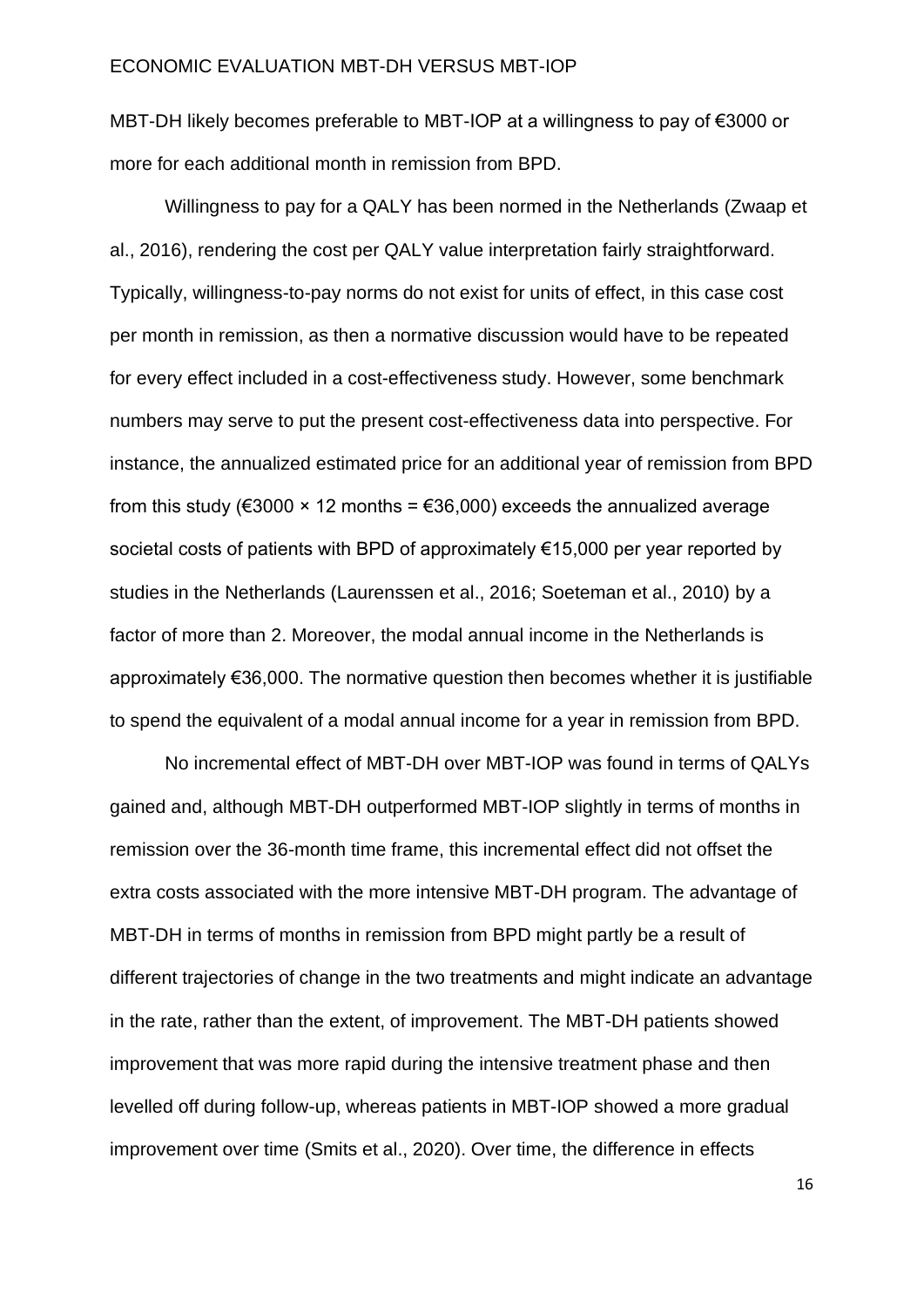between MBT-DH and MBT-IOP appears to increase, whereas the difference in cumulative societal costs appears to increase mostly in the first year only.

#### **Implications**

Treatment for BPD in the Netherlands is included in basic health care that is covered by state-provided health insurance and therefore by law accessible for all citizens. Hence, as BPD and BPD treatment are associated with both direct and indirect costs to society, findings from this study may inform policy decisions with regard to how to distribute resources in mental health care.

The results of this study suggest that from a health economic perspective, MBT-DH cannot be recommended over the less intensive, less costly MBT-IOP program. MBT-IOP is a viable and relatively affordable treatment option for BPD that achieves acceptable clinical outcomes. However, whether MBT-DH could be more (cost-)effective for specific subtypes of patients is a question yet to be answered. MBT-DH may be indicated when MBT-IOP is not appropriate because of problems related to housing, social security, or the patient's social network, all of which are common in BPD patients. As an intensive day-hospital setting may be an inevitable step toward recovery in a subgroup of BPD patients, one can argue from a clinical perspective that it is premature to conclude that intensive treatments such as MBT-DH do not have a place in the treatment of BPD. On the other hand, no consensus exists about the criteria for such intensive treatment, and the current results indicate that given a fixed health-care budget, a greater number of BPD patients could be treated with MBT-IOP than with MBT-DH.

# **Strengths and Limitations**

A particular strength of the study is its generalizability to routine clinical decision making, because we compared two credible treatment conditions in a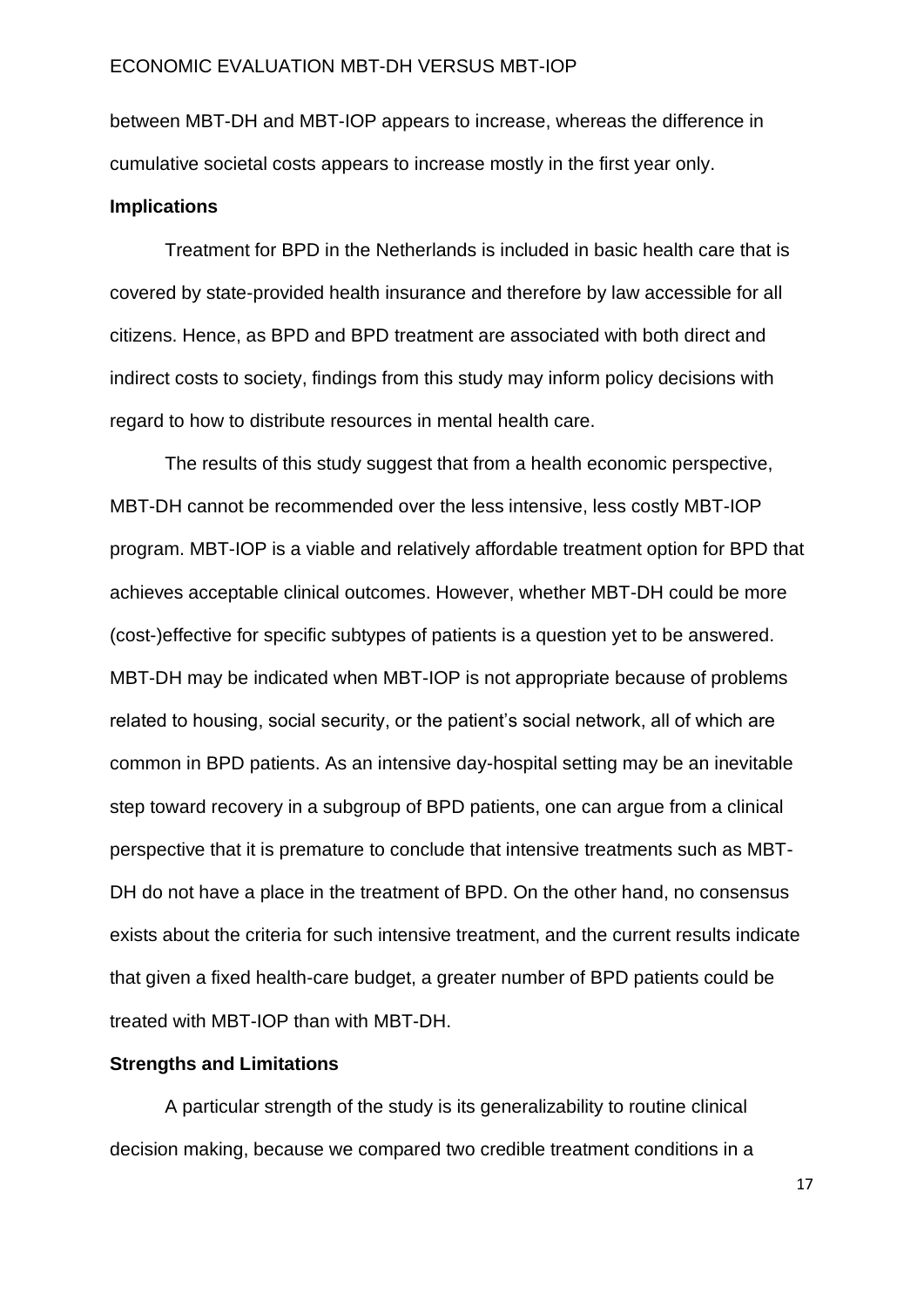multicenter clinical trial and took a societal perspective on costs. The study also has limitations. First, there was quite a substantial proportion of missing data, for which we used multiple imputation to mitigate the possible impact. Moreover, although sensitivity analyses showed variation in ICERs when the main cost drivers were adjusted, in all scenarios MBT-DH had a positive but from a societal perspective high ICER compared with MBT-IOP (i.e., a positive health gain effect against additional costs), which supports the robustness of our key findings. Second, we did not perform treatment completer analyses. However, the intention-to-treat principle we used is justifiable, as it aims to maximize the external validity in terms of generalizability to everyday clinical practice. Third, the study was primarily powered as an effectiveness study, which may result in a lack of power to detect significant cost differences. This limitation is mitigated by the fact that the main conclusions are based on the probabilistic comparison of costs and effects, and not on a comparison of sole costs. Fourth, although the study spanned a period of 36 months after the start of treatment, longer-term follow-up may lead to different conclusions. Since it has been shown that BPD is associated with catch-up with normative developmental trajectories over time (Zanarini et al., 2006), MBT-IOP and MBT-DH might affect these trajectories differentially, which could also lead to differences in the subsequent cost-effectiveness with follow-ups longer than 36 months. Fifth, as health-care systems in different countries vary widely, costs associated with BPD and its treatment by MBT could be quite different in other countries, resulting in a different weighing of costs and effects. Moreover, other health-care systems, such as those based on a user-pay system or private health insurance, may lead to different willingness to pay and hence different conclusions regarding the perceived costeffectiveness.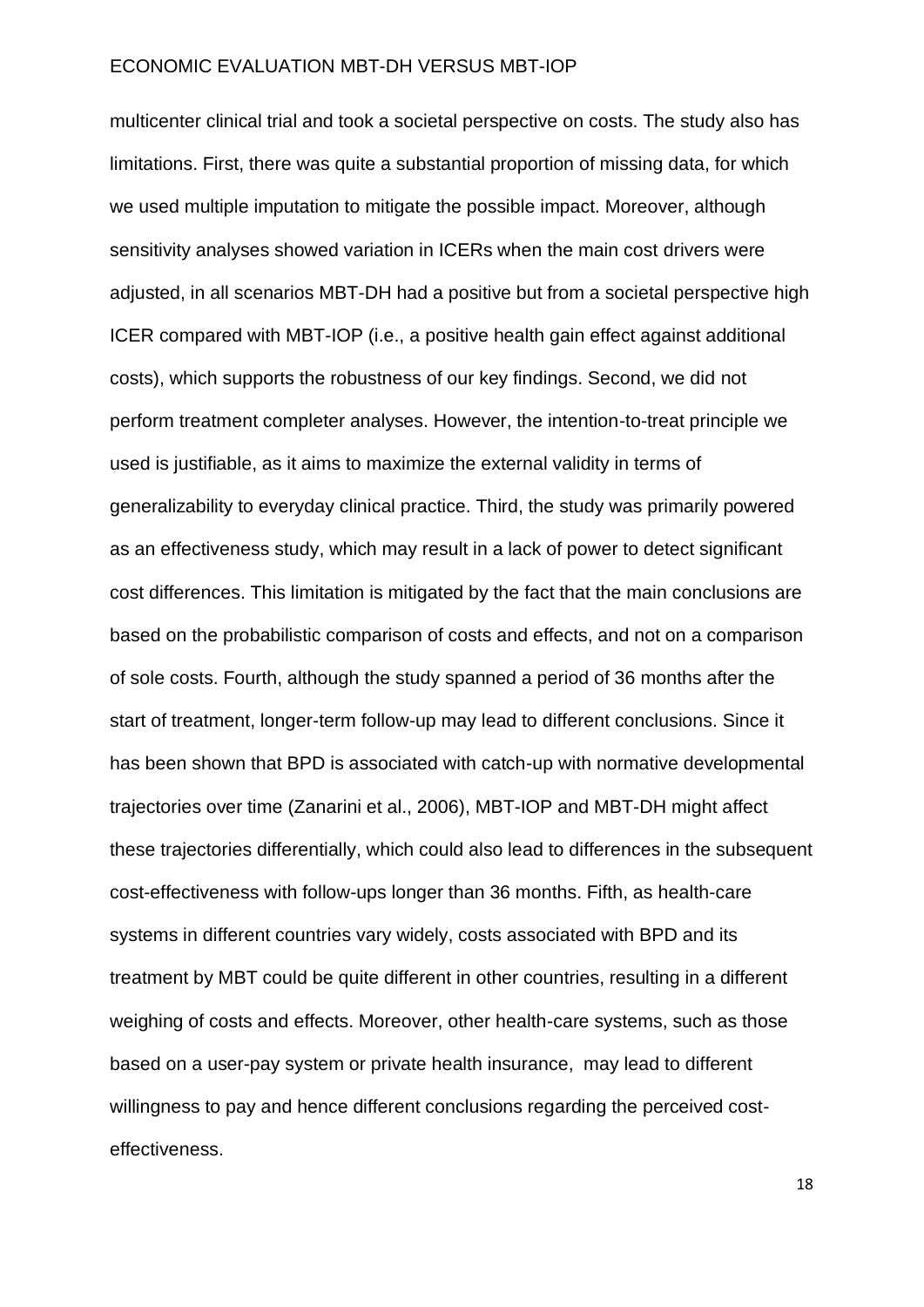# **Future Directions**

Replication in other countries is indicated, as the differences in the costeffectiveness of MBT-DH and MBT-IOP we found in the Netherlands may not be the same in other health-care systems and societies. Future research could also involve clinical subgroups that may benefit notably more from either of the two forms of MBT. Finally, although we investigated the impact of treatment intensity, associated costs and effects, we did not investigate the impact of varying durations of treatment. A current trial of Juul et al. (2019) focuses on the relative effectiveness of short-term and long-term MBT in terms of treatment effects. Similar studies are needed and should contain an economic evaluation, as such studies have the potential to optimize treatment duration in terms of (cost-)effectiveness. Together with the current findings on the impact of intensity, this optimization could significantly promote access to effective treatments for BPD patients in the future.

# **Conclusion**

In sum, this is the first study to provide a comparative health economic evaluation of MBT-DH versus MBT-IOP in the context of a large multicenter RCT. The findings indicate that MBT-DH is most likely not cost-effective when compared with MBT-IOP. MBT-IOP appears to be a relatively affordable treatment associated with significant reductions in health-care costs compared with MBT-DH, and with acceptable clinical outcomes similar to those of MBT-DH. Since health-care resources are scarce, treatment waiting lists are mounting, and only a small minority of BPD patients receives evidence-based treatment as recommended by treatment guidelines, based on the evidence presented here, MBT-IOP should be preferred over MBT-DH in routine clinical practice.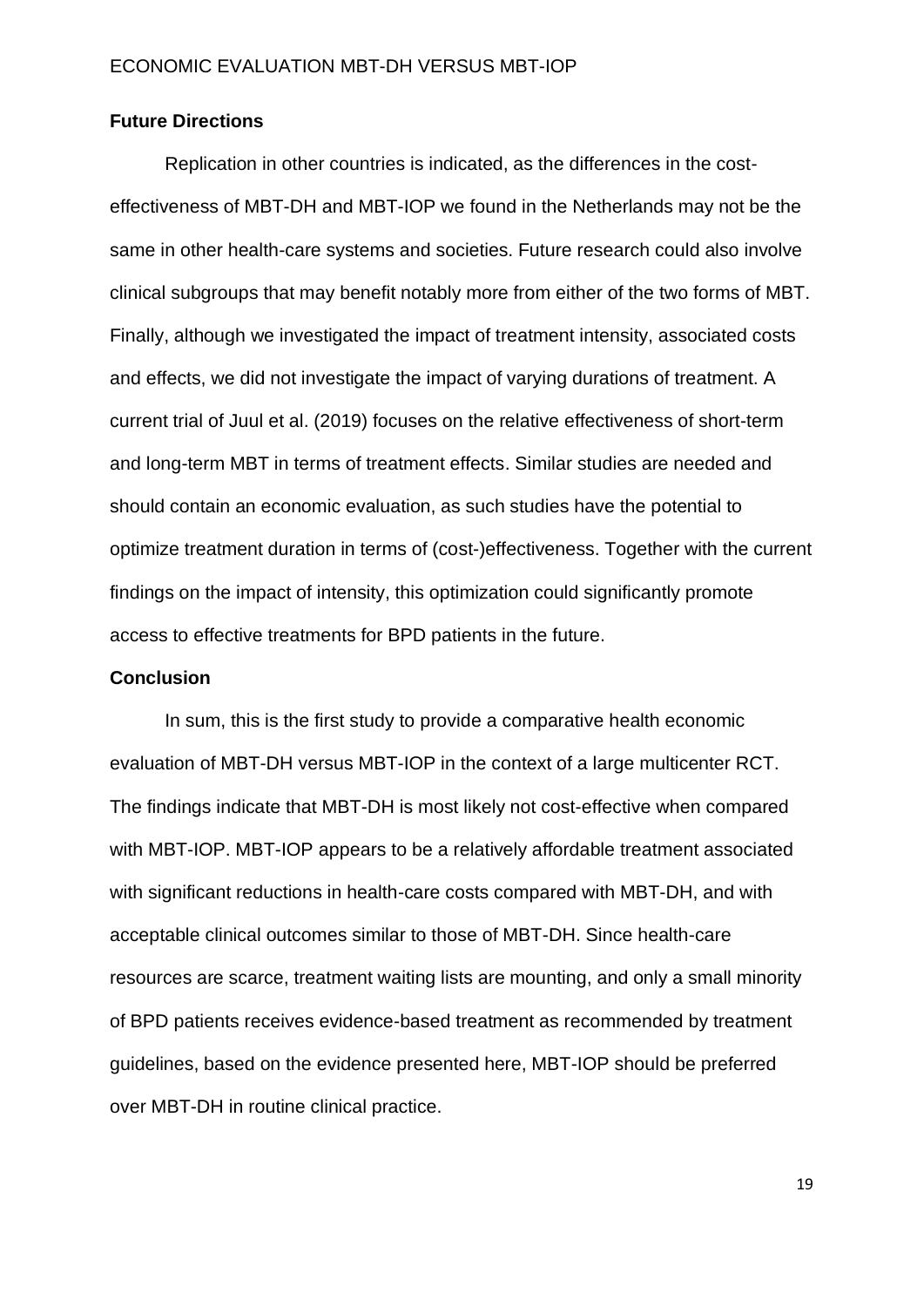# **References**

- Bales, D., Timman, R., Andrea, H., Busschbach, J. J., Verheul, R., & Kamphuis, J. H. (2014). Effectiveness of day hospital mentalization-based treatment for patients with severe borderline personality disorder: a matched control study. *Clinical Psychology & Psychotherapy, 22*(5), 409-417. <https://doi.org/10.1002/cpp.1914>
- Bales, D., van Beek, N., Smits, M. L., Willemsen, S., Busschbach, J. J. V., Verheul, R., & Andrea, H. (2012). Treatment outcome of 18-month day hospital mentalization-based treatment in patients with severe borderline personality disorder in the Netherlands. *Journal of Personality Disorders, 26*, 568-582. <https://doi.org/10.1521/pedi.2012.26.4.568>
- Barrachina, J., Pascual, J. C., Ferrer, M., Soler, J., Rufat, M. J., Andion, O., Tiana, T., Martin-Blanco, A., Casas, M., & Perez, V. (2011). Axis II comorbidity in borderline personality disorder is influenced by sex, age, and clinical severity. *Comprehensive Psychiatry, 52*(6), 725-730.

<https://doi.org/10.1016/j.comppsych.2010.11.009>

Bateman, A., & Fonagy, P. (1999). Effectiveness of partial hospitalization in the treatment of borderline personality disorder: a randomized controlled trial. *American Journal of Psychiatry, 156*(10), 1563-1569. <https://doi.org/10.1176/ajp.156.10.1563>

Bateman, A., & Fonagy, P. (2001). Treatment of borderline personality disorder with psychoanalytically oriented partial hospitalization: an 18-month follow-up. *American Journal of Psychiatry, 158*(1), 36-42. <https://doi.org/10.1176/appi.ajp.158.1.36>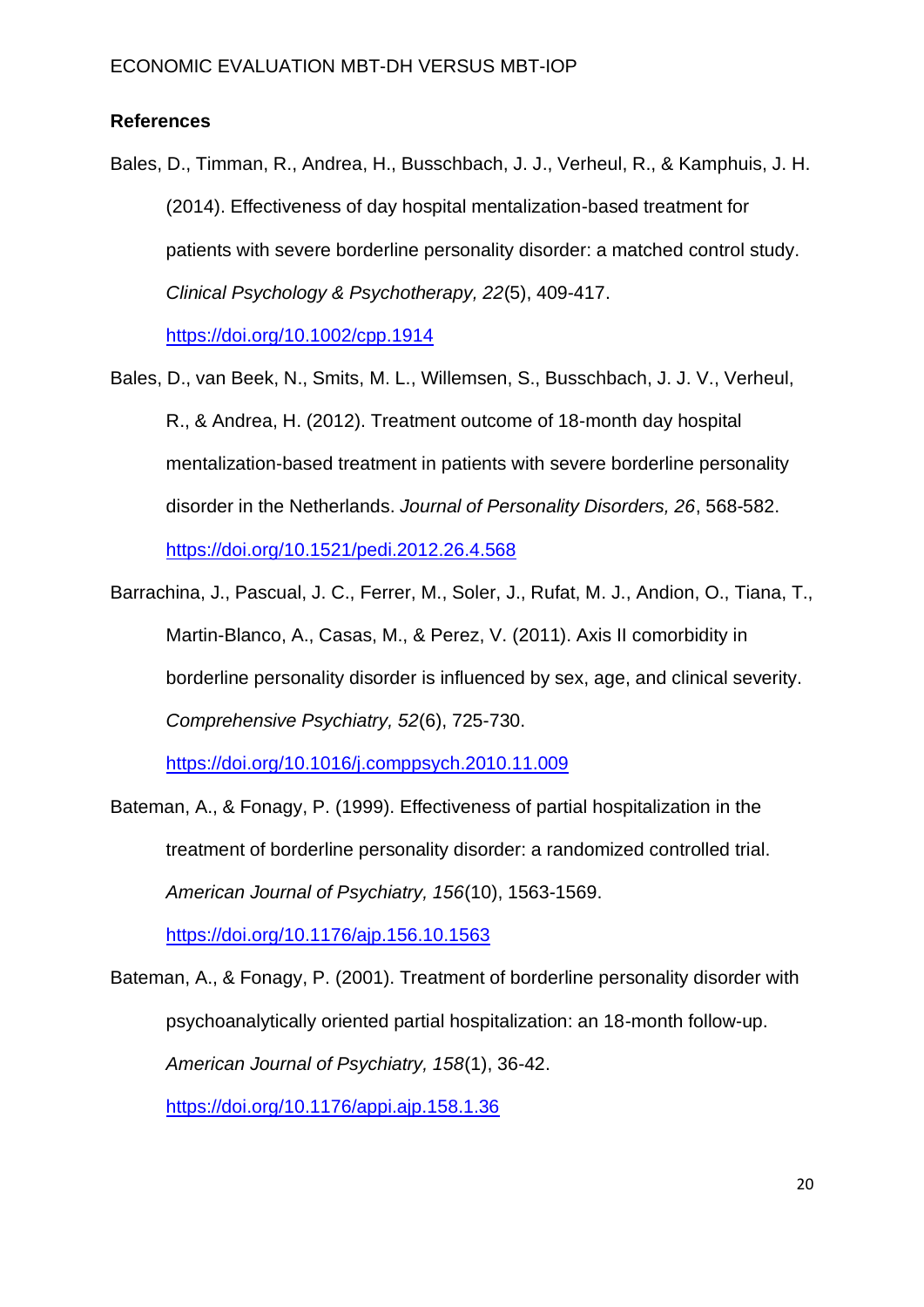Bateman, A., & Fonagy, P. (2004). *Psychotherapy for borderline personality disorder: mentalization-based treatment*. Oxford University Press.

<https://doi.org/10.1093/med:psych/9780198527664.001.0001>

Bateman, A., & Fonagy, P. (2008). 8-year follow-up of patients treated for borderline personality disorder: mentalization-based treatment versus treatment as usual. *American Journal of Psychiatry, 165*(5), 631-638.

<https://doi.org/10.1176/appi.ajp.2007.07040636>

- Bateman, A., & Fonagy, P. (2009). Randomized controlled trial of outpatient mentalization-based treatment versus structured clinical management for borderline personality disorder. *American Journal of Psychiatry, 166*(12), 1355-1364.<https://doi.org/10.1176/appi.ajp.2009.09040539>
- Bateman, A., & Fonagy, P. (2016). *Mentalization-based treatment for personality disorders: a practical guide*. Oxford University Press.
- Blankers, M., Koppers, D., Laurenssen, E. M. P., Peen, J., Smits, M. L., Luyten, P., Busschbach, J. J., Kamphuis, J. H., Kikkert, M. J., & Dekker, J. J. M. (2019). Mentalization-based treatment versus specialist treatment as usual for borderline personality disorder: a economic evaluation alongside a randomized controlled trial with 36-month follow-up. *Journal of Personality Disorders, 33*. [https://doi.org/10.1521/pedi\\_2019\\_33\\_454](https://doi.org/10.1521/pedi_2019_33_454)
- Bouwmans, C., De Jong, K., Timman, R., Zijlstra-Vlasveld, M., Van der Feltz-Cornelis, C., Tan Swan, S., & Hakkaart-van Roijen, L. (2013). Feasibility, reliability and validity of a questionnaire on healthcare consumption and productivity loss in patients with a psychiatric disorder (TiC-P). *BMC Health Services Research, 13*, 217.<https://doi.org/10.1186/1472-6963-13-217>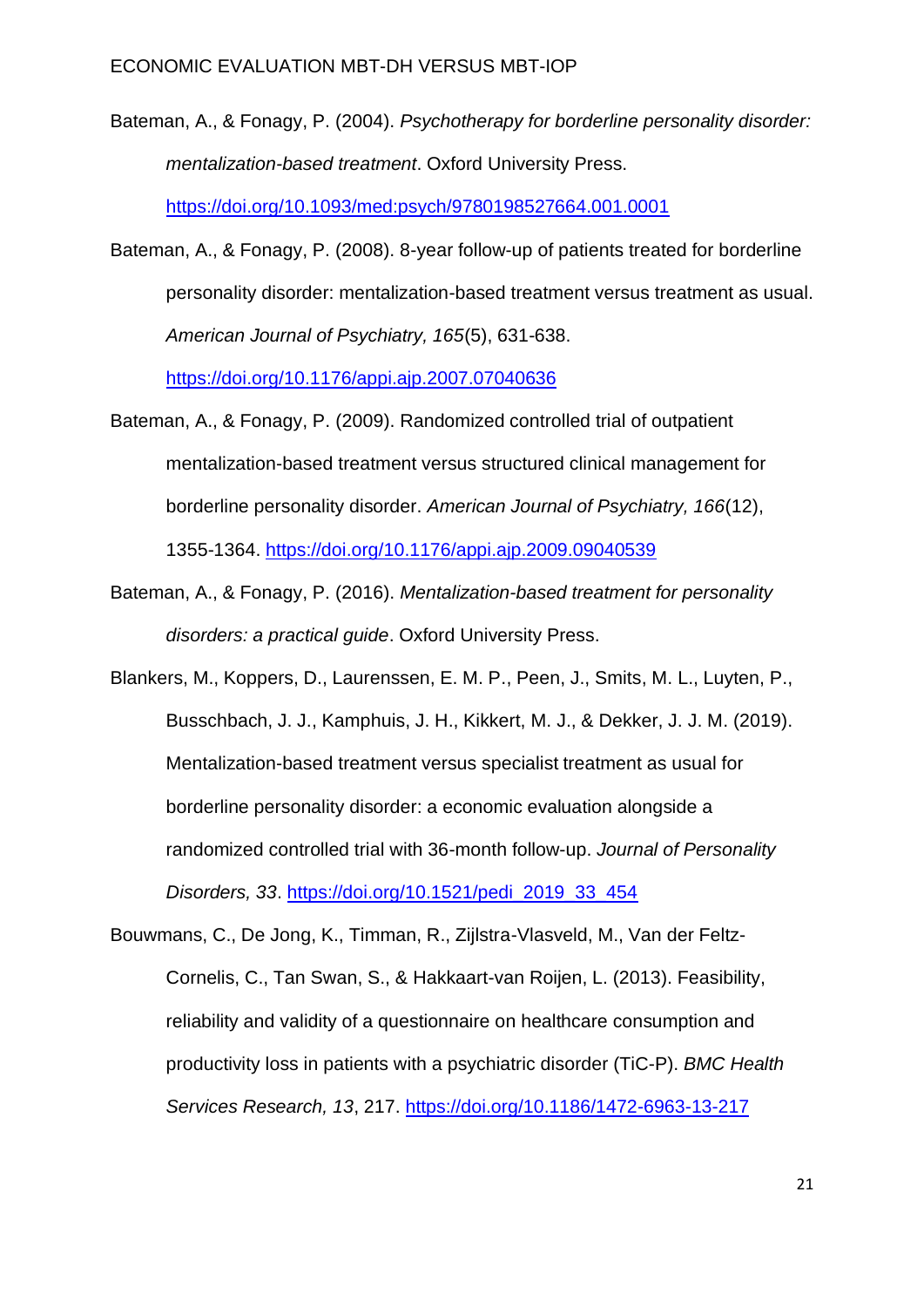- Cristea, I. A., Gentili, C., Cotet, C. D., Palomba, D., Barbui, C., & Cuijpers, P. (2017). Efficacy of psychotherapies for borderline personality disorder: a systematic review and meta-analysis. *JAMA Psychiatry, 74*(4), 319-328. <https://doi.org/10.1001/jamapsychiatry.2016.4287>
- EuroQolGroup. (1990). EuroQol a new facility for the measurement of healthrelated quality of life. *Health Policy, 16*, 199-208. [https://doi.org/10.1016/0168-](https://doi.org/10.1016/0168-8510(90)90421-9) [8510\(90\)90421-9](https://doi.org/10.1016/0168-8510(90)90421-9)
- First, M. B., Spitzer, R. L., Gibbon, M., Williams, J. B. W., & Benjamin, L. S. (1996). *Structured Clinical Interview for DSM-IV Axis II Personality Disorders (SCID II)*. American Psychiatric Press.
- Hakkaart-van Roijen, L., & Bouwmans, C. (2010). *Manual Short Form - Health and Labour Questionnaire (SF-HLQ)*.
- Hakkaart-van Roijen, L., van Straten, A. D., M. , & Tiemens, B. (2002). *Handleiding Trimbos/iMTA questionnaire for Costs associated with Psychiatric illness tTiC-P) [Manual for the Trimbos/iMTA questionnaire for Costs associated with Psychiatric illness tTiC-P)]*. iMTA/Trimbos Instituut.
- Hakkaart-van Roijen, L., Zwirs, B. W., Bouwmans, C., Tan, S. S., Schulpen, T. W., Vlasveld, L., & Buitelaar, J. K. (2007). Societal costs and quality of life of children suffering from attention deficient hyperactivity disorder (ADHD). *European Child and Adolescent Psychiatry, 16*(5), 316-326.

<https://doi.org/10.1007/s00787-007-0603-6>

Husereau, D., Drummond, M., Petrou, S., Carswell, C., Moher, D., Greenberg, D., Augustovski, F., Briggs, A. H., Mauskopf, J., & Loder, E. (2013). Consolidated Health Economic Evaluation Reporting Standards (CHEERS) statement. *Value in Health, 16*(2), e1-5.<https://doi.org/10.1016/j.jval.2013.02.010>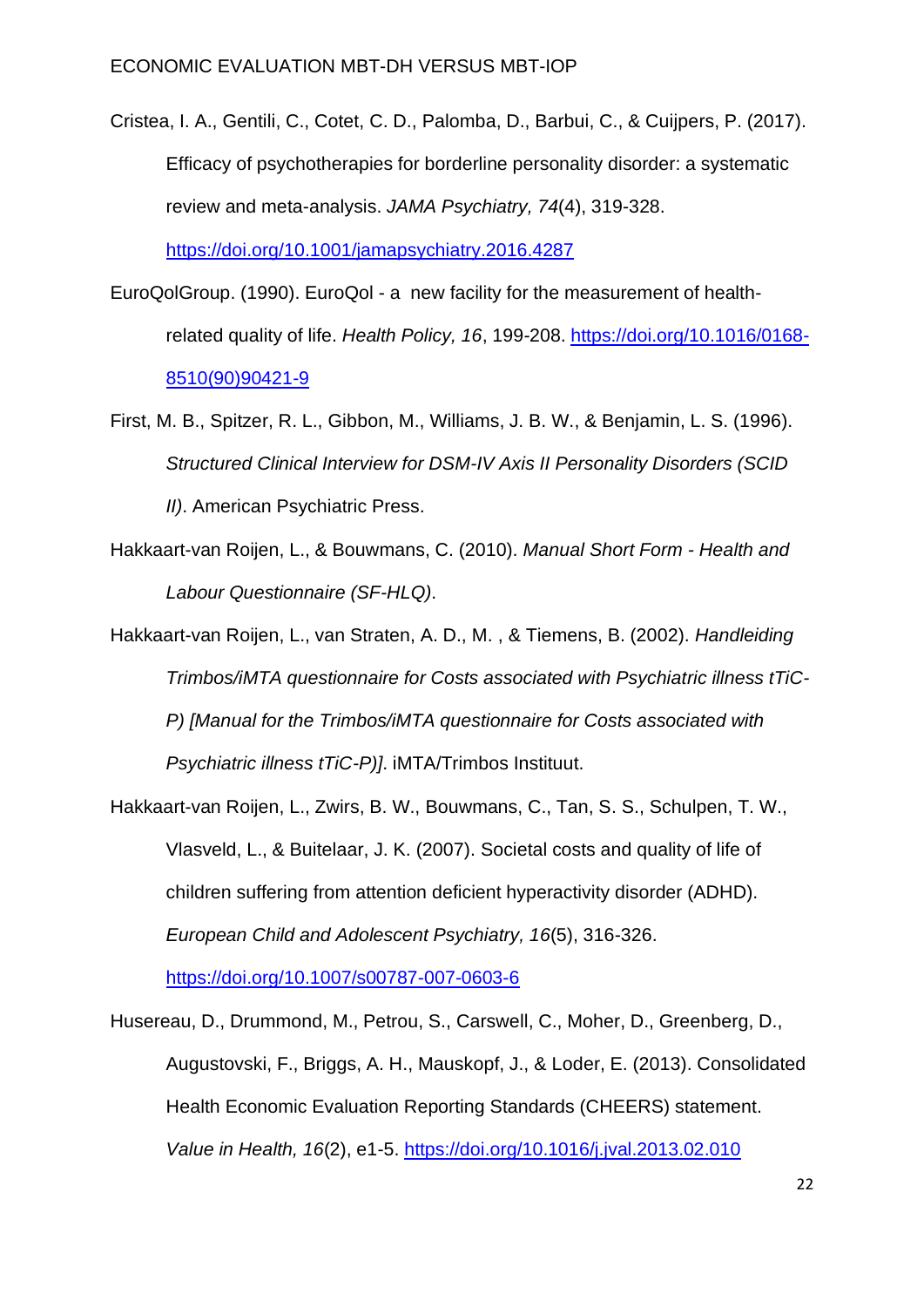Jørgensen, C. R., Bøye, R., Andersen, D., Døssing Blaabjerg, A. H., Freund, D., Jordet, H., & Kjølbye, M. (2014). Eighteen months post-treatment naturalistic follow-up study of mentalization-based therapy and supportive group treatment of borderline personality disorder: clinical outcomes and functioning. *Nordic Psychology, 66*(4), 254-273.

<https://doi.org/10.1080/19012276.2014.963649>

- Jørgensen, C. R., Bøye, R., Boye, R., Jordet, H., Andersen, D., & Kjolbye, M. (2013). Outcome of mentalization-based and supportive psychotherapy in patients with borderline personality disorder: a randomized trial. *Acta Psychiatrica Scandinavica, 127*(4), 305-317. [https://doi.org/10.1111/j.1600-](https://doi.org/10.1111/j.1600-0447.2012.01923.x) [0447.2012.01923.x](https://doi.org/10.1111/j.1600-0447.2012.01923.x)
- Juul, S., Lunn, S., Poulsen, S., Sørensen, P., Salimi, M., Jakobsen, J. C., Bateman, A., & Simonsen, S. (2019). Short-term versus long-term mentalization-based therapy for outpatients with subthreshold or diagnosed borderline personality disorder: a protocol for a randomized clinical trial. *Trials, 20*(1), 196.

<https://doi.org/10.1186/s13063-019-3306-7>

- Koopmanschap, M. A., Rutten, F. F., van Ineveld, B. M., & van Roijen, L. (1995). The friction cost method for measuring indirect costs of disease. *Journal of Health Economics, 14*(2), 171-189. [https://doi.org/10.1016/0167-6296\(94\)00044-5](https://doi.org/10.1016/0167-6296(94)00044-5)
- Kvarstein, E. H., Pedersen, G., Urnes, O., Hummelen, B., Wilberg, T., & Karterud, S. (2015). Changing from a traditional psychodynamic treatment programme to mentalization-based treatment for patients with borderline personality disorder-does it make a difference? *Psychology and Psychotherapy: Theory, Research and Practice, 88*(1), 71-86.<https://doi.org/10.1111/papt.12036>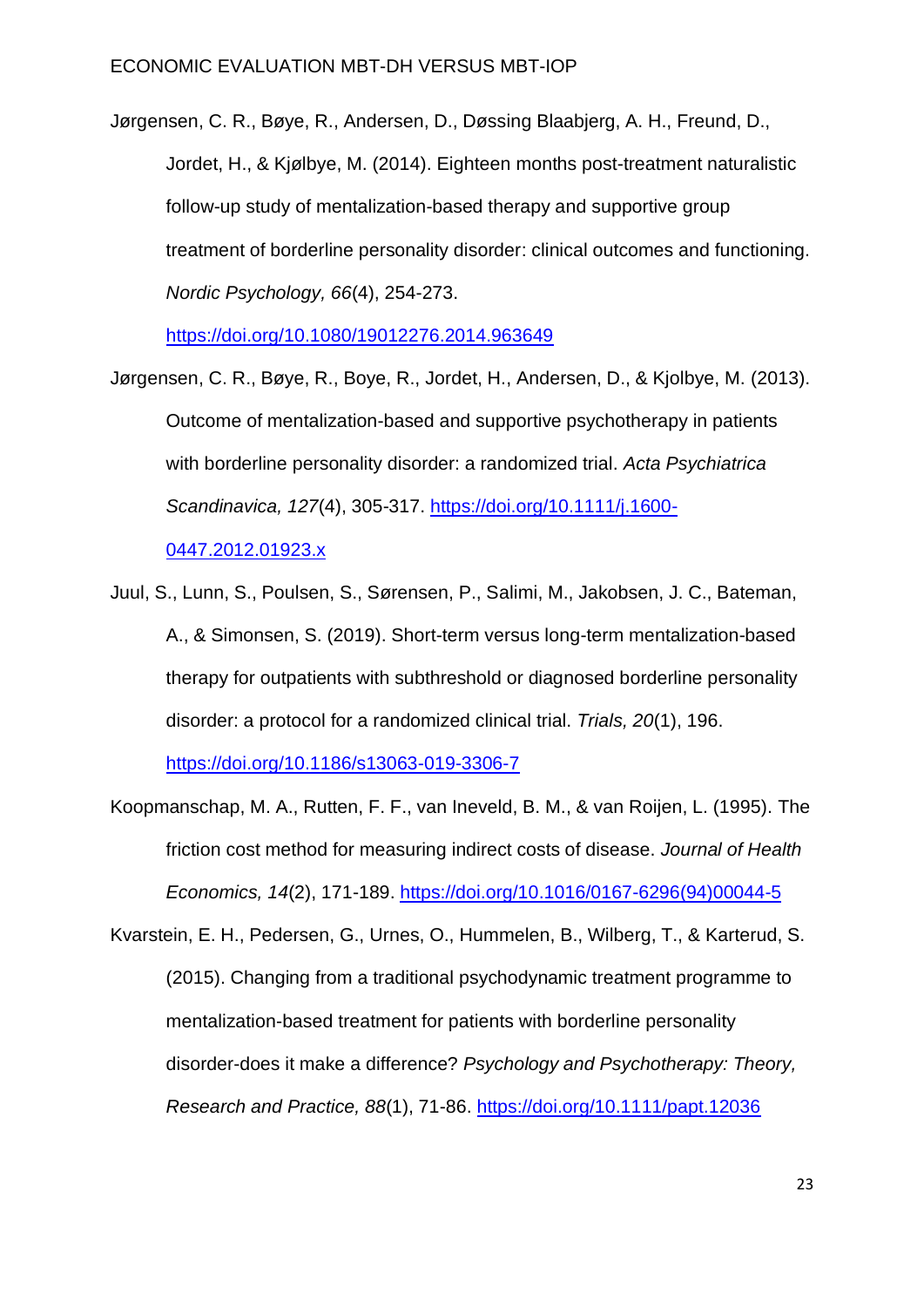- Lamers, L. M., McDonnell, J., Stalmeier, P. F., Krabbe, P. F., & Busschbach, J. J. (2006). The Dutch tariff: results and arguments for an effective design for national EQ-5D valuation studies. *Health Economics, 15*(10), 1121-1132. <https://doi.org/10.1002/hec.1124>
- Laurenssen, E. M. P., Eeren, H. V., Kikkert, M. J., Peen, J., Westra, D., Dekker, J. J., & Busschbach, J. J. (2016). The burden of disease in patients eligible for mentalization-based treatment (MBT): quality of life and costs. *Health and Quality of Life Outcomes, 14*(1), 145. [https://doi.org/10.1186/s12955-016-](https://doi.org/10.1186/s12955-016-0538-z) [0538-z](https://doi.org/10.1186/s12955-016-0538-z)
- Laurenssen, E. M. P., Luyten, P., Kikkert, M. J., Westra, D., Peen, J., Soons, M., van Dam, A., van Broekhuyzen, A. J., Blankers, M., Busschbach, J. J. V., & Dekker, J. J. M. (2018). Day hospital mentalization-based treatment v. specialist treatment as usual in patients with borderline personality disorder: randomized controlled trial. *Psychological Medicine, 48*(15), 1-8. <https://doi.org/10.1017/S0033291718000132>
- Laurenssen, E. M. P., Smits, M. L., Bales, D. L., Feenstra, D. J., Eeren, H. V., Noom, M. J., Koster, M. A., Lucas, Z., Timman, R., Dekker, J. J. M., Luyten, P., Busschbach, J. J. V., & Verheul, R. (2014). Day hospital Mentalization-based treatment versus intensive outpatient Mentalization-based treatment for patients with severe borderline personality disorder: protocol of a multicentre randomized clinical trial. *BMC Psychiatry, 14*, 301, Article 301.

<https://doi.org/10.1186/s12888-014-0301-0>

Leichsenring, F., Leibing, E., Kruse, J., New, A. S., & Leweke, F. (2011). Borderline personality disorder. *Lancet, 377*(9759), 74-84. [https://doi.org/10.1016/s0140-](https://doi.org/10.1016/s0140-6736(10)61422-5) [6736\(10\)61422-5](https://doi.org/10.1016/s0140-6736(10)61422-5)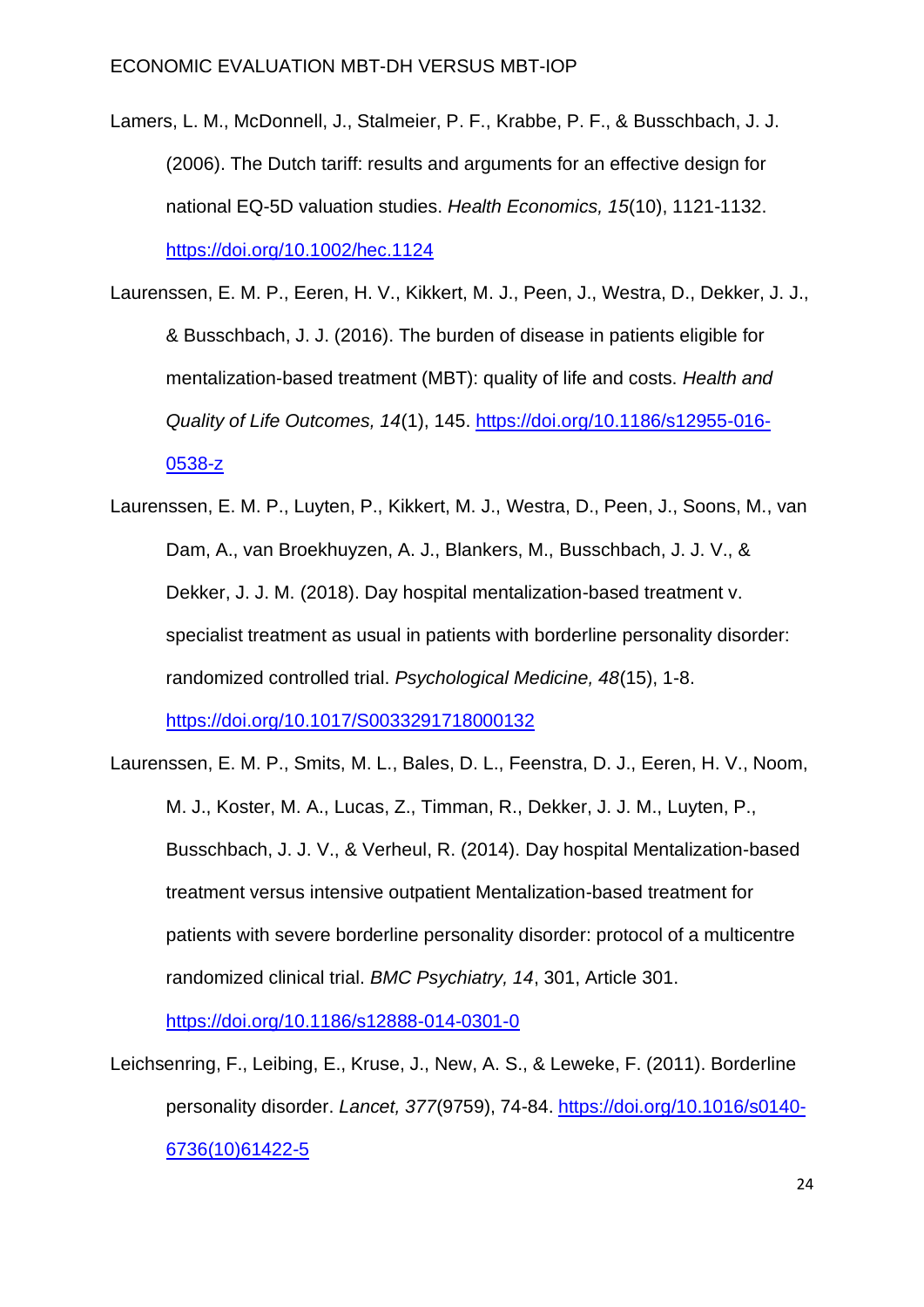- Marshall, A., D. G. , Altman, P., Royston, & Holder, R. L. (2010). Comparison of techniques for handling missing covariate data within prognostic modelling studies: a simulation study. *BMC Medical Research Methodology, 10*(7). <https://doi.org/10.1186/1471-2288-10-7>
- Meuldijk, D., McCarthy, A., Bourke, M. E., & Grenyer, B. F. (2017). The value of psychological treatment for borderline personality disorder: Systematic review and cost offset analysis of economic evaluations. *PloS One, 12*(3), e0171592. <https://doi.org/10.1371/journal.pone.0171592>
- Morey, L. C. (1991). *The Personality Assesment Inventory: Professional manual*. Psychological Assesment Resources.
- Netherlands, H. C. I. B. (2016). *Richtlijn voor het uitvoeren van economische evaluaties in de gezondheidszorg [Guideline for economic evaluations in health care]*

Organisation for Economic Co-operation and Development. (2019). *Prices: Purchasing power parities for GDP and related indicator*.

<http://doi.org/10.1787/data-00608-en>

Paris, J. (2010). Estimating the prevalence of personality disorders in the community. *Journal of Personality Disorders, 24*, 405-411.

<https://doi.org/10.1521/pedi.2010.24.4.405>

Ramsey, S. D., Willke, R. J., Glick, H., Reed, S. D., Augustovski, F., Jonsson, B., Briggs, A., & Sullivan, S. D. (2015). Cost-effectiveness analysis alongside clinical trials II-An ISPOR Good Research Practices Task Force report. *Value in Health, 18*(2), 161-172.<https://doi.org/10.1016/j.jval.2015.02.001>

Rubin, D. B. (1987). *Multiple imputation for survey nonresponse.* Wiley.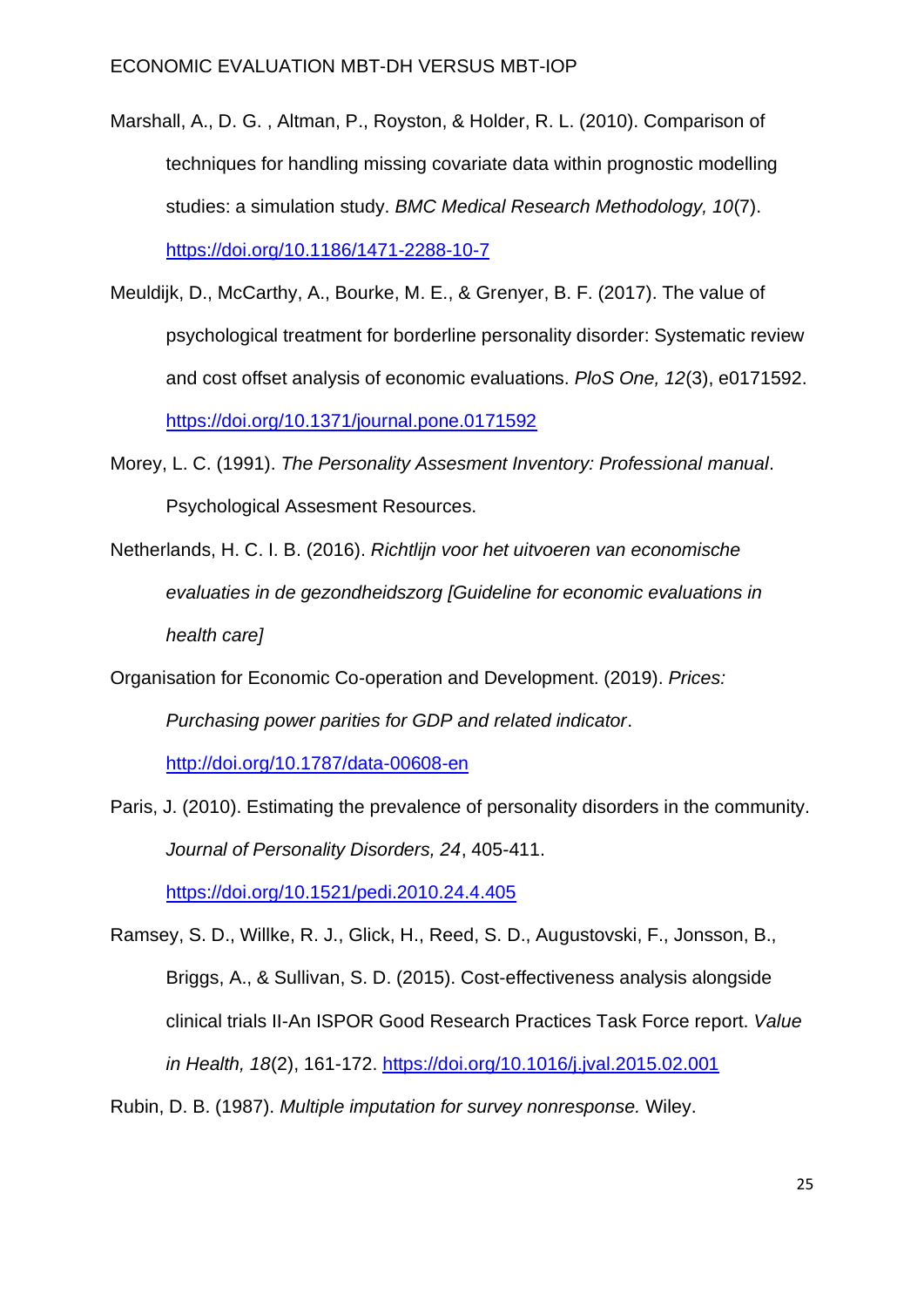- Skodol, A. E., Stout, R. L., McGlashan, T. H., Grilo, C. M., Gunderson, J. G., Tracie Shea, M., Morey, L. C., Zanarini, M. C., Dyck, I. R., & Oldham, J. M. (1999). Co-occurence of mood and personality disorders: a report from the collaborative longitudinal personality disorders study (CLPS). *Depression and Anxiety, 10*, 175-182. [https://doi.org/https://doi.org/10.1002/\(SICI\)1520-](https://doi.org/https:/doi.org/10.1002/(SICI)1520-6394(1999)10:4%3c175::AID-DA6%3e3.0.CO;2-2) [6394\(1999\)10:4<175::AID-DA6>3.0.CO;2-2](https://doi.org/https:/doi.org/10.1002/(SICI)1520-6394(1999)10:4%3c175::AID-DA6%3e3.0.CO;2-2)
- Smits, M. L., Feenstra, D. J., Bales, D. L., Blankers, M., Dekker, J. J. M., Lucas, Z., Kamphuis, J. H., Busschbach, J. J. V., Verheul, R., & Luyten, P. (2020). Day hospital versus intensive outpatient mentalization-based treatment: 3-year follow-up of patients treated for borderline personality disorder in a multicentre randomized clinical trial. *Psychological Medicine*, 1-11.

<https://doi.org/10.1017/s0033291720002123>

- Smits, M. L., Feenstra, D. J., Eeren, H. V., Bales, D., Laurenssen, E. M. P., Blankers, M., Soons, M. B. J., Dekker, J. J. M., Lucas, Z., Verheul, R., & Luyten, P. (2019). Day hospital versus intensive out-patient mentalisation-based treatment for borderline personality disorder: a multicentre randomised clinical trial. *British Journal of Psychiatry, 216*(2), 79-84. <https://doi.org/10.1192/bjp.2019.9>
- Soeteman, D. I., Hakkaart-van Roijen, L., Verheul, R., & Busschbach, J. J. (2008). The economic burden of disease of personality disorders in mental health care *Journal of Clinical Psychiatry, 69*(2), 259-265.

<https://doi.org/10.4088/jcp.v69n0212>

Soeteman, D. I., Verheul, R., Delimon, J., Meerman, A. M. M. A., Eijnden, E., Rossum, B. V., Ziegler, U., Thunnissen, M., Busschbach, J. J., & Kim, J. J. (2010). Cost-effectiveness of psychotherapy for cluster B personality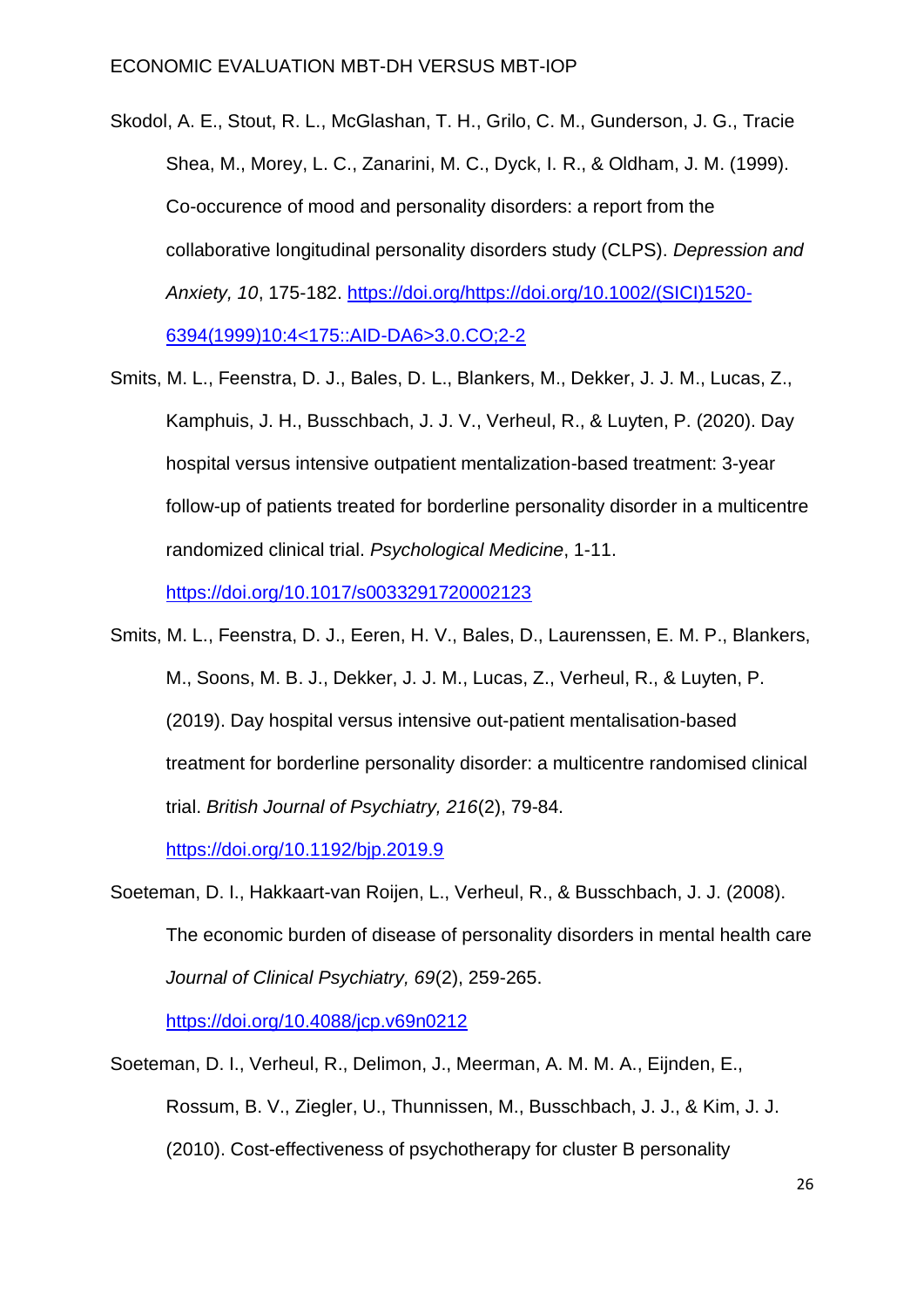disorders. *British Journal of Psychiatry, 196*(5), 396-403.

<https://doi.org/10.1192/bjp.bp.109.070482>

- Stevenson, J., & Meares, R. (1999). Psychotherapy with borderline patients: II. A preliminary cost benefit study. *Australian and New Zealand Journal of Psychiatry, 33*(4), 473-477; discussion 478-481. [https://doi.org/10.1080/j.1440-](https://doi.org/10.1080/j.1440-1614.1999.00595.x) [1614.1999.00595.x](https://doi.org/10.1080/j.1440-1614.1999.00595.x)
- Storebø, O., Stoffers-Winterling, J., Völlm, B., Kongerslev, M. T., Mattivi, J., Jørgensen, M., Faltinsen, E., Todorovac, A., Sales, C., Callesen, H., Lieb, K., & Simonsen, E. (2020). Psychological therapies for people with borderline personality disorder (Review). *Cochrane database of systematic reviews (Online), 5*.<https://doi.org/10.1002/14651858.CD012955.pub2>
- Trull, T. (2000). Borderline personality disorder and substance use disorders A review and integration. *Clinical Psychology Review, 20*(2), 235-253. [https://doi.org/10.1016/s0272-7358\(99\)00028-8](https://doi.org/10.1016/s0272-7358(99)00028-8)
- van Buuren, S., & Groothuis-Oudshoorn, K. (2011). mice: Multivariate Imputation by Chained Equations in R. *Journal of Statistical Software, 45*(3), 67. <https://doi.org/10.18637/jss.v045.i03>
- Van Hout, B. A., Al, M. J., Gordon, G. S., & Rutten, F. F. (1994). Costs, effects and C/E-ratios alongside a clinical trial. *Health Economics, 3*(5), 309-319. <https://doi.org/10.1002/hec.4730030505>
- Zanarini, M. C., Frankenburg, F. R., Dubo, E. D., Sickel, A. E., Trikha, A., Levin, A., & Reynolds, V. (1998). Axis I comorbidity of borderline personality disorder. *American Journal of Psychiatry, 155*(12), 1733-1739. <https://doi.org/10.1176/ajp.155.12.1733>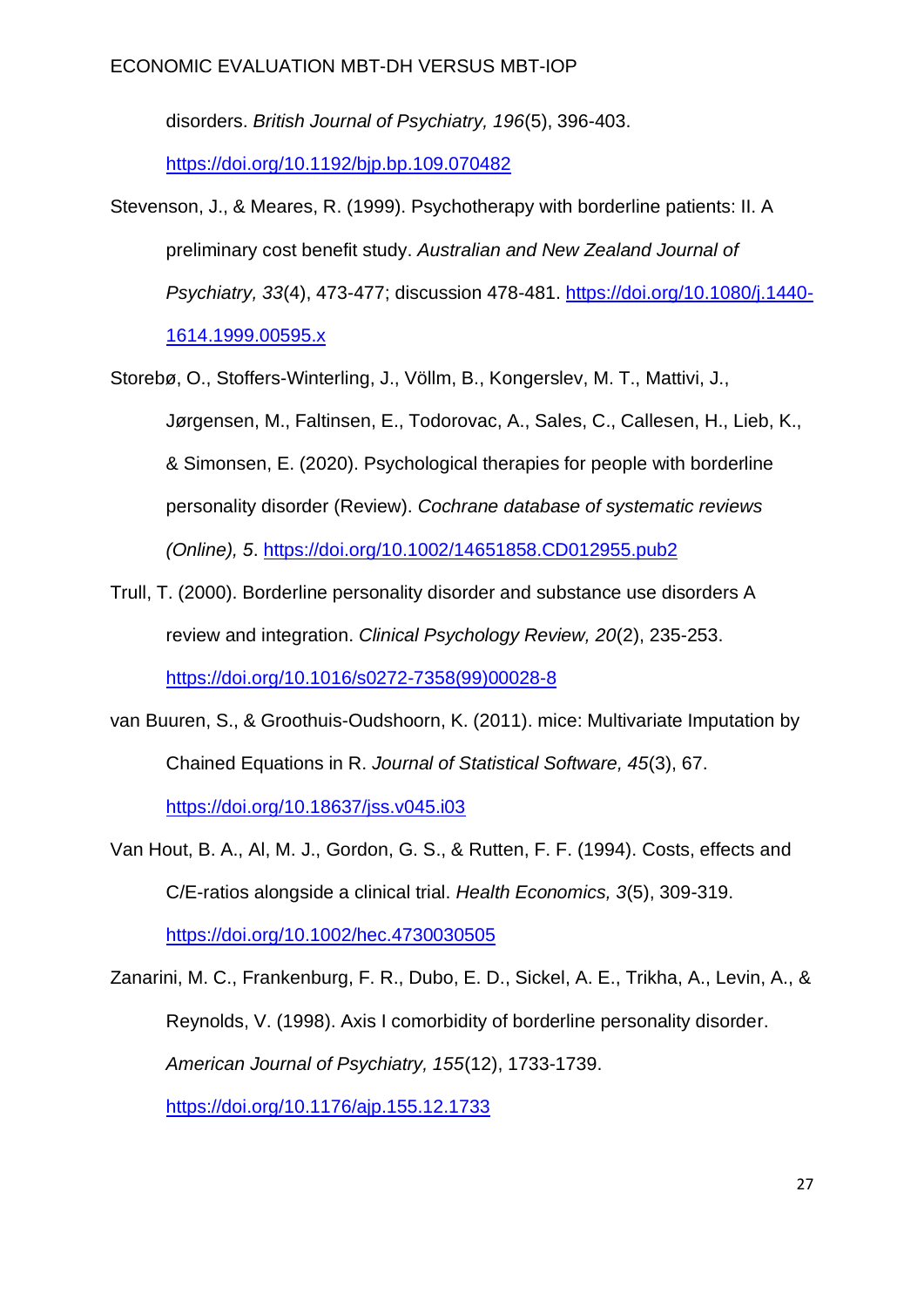Zanarini, M. C., Frankenburg, F. R., Hennen, J., Bradford Reich, D., & Silk, K. R. (2006). Prediction of the 10-year course of borderline personality disorders. *American Journal of Psychiatry, 163*, 827-832.

<https://doi.org/10.1176/ajp.2006.163.5.827>

- Zorginstituut Nederland. (2016). *Richtlijn voor het uitvoeren van economische evaluaties in de gezondheidszorg [Guideline for economic evaluations in health care].*
- Zwaap, J., Knies, S., van der Meijden, C., Staal, P., & Van der Heijden, L. (2016). *Kosteneffectiviteit in de praktijk [Cost-effectiveness in practice]*. Zorginstituut Nederland.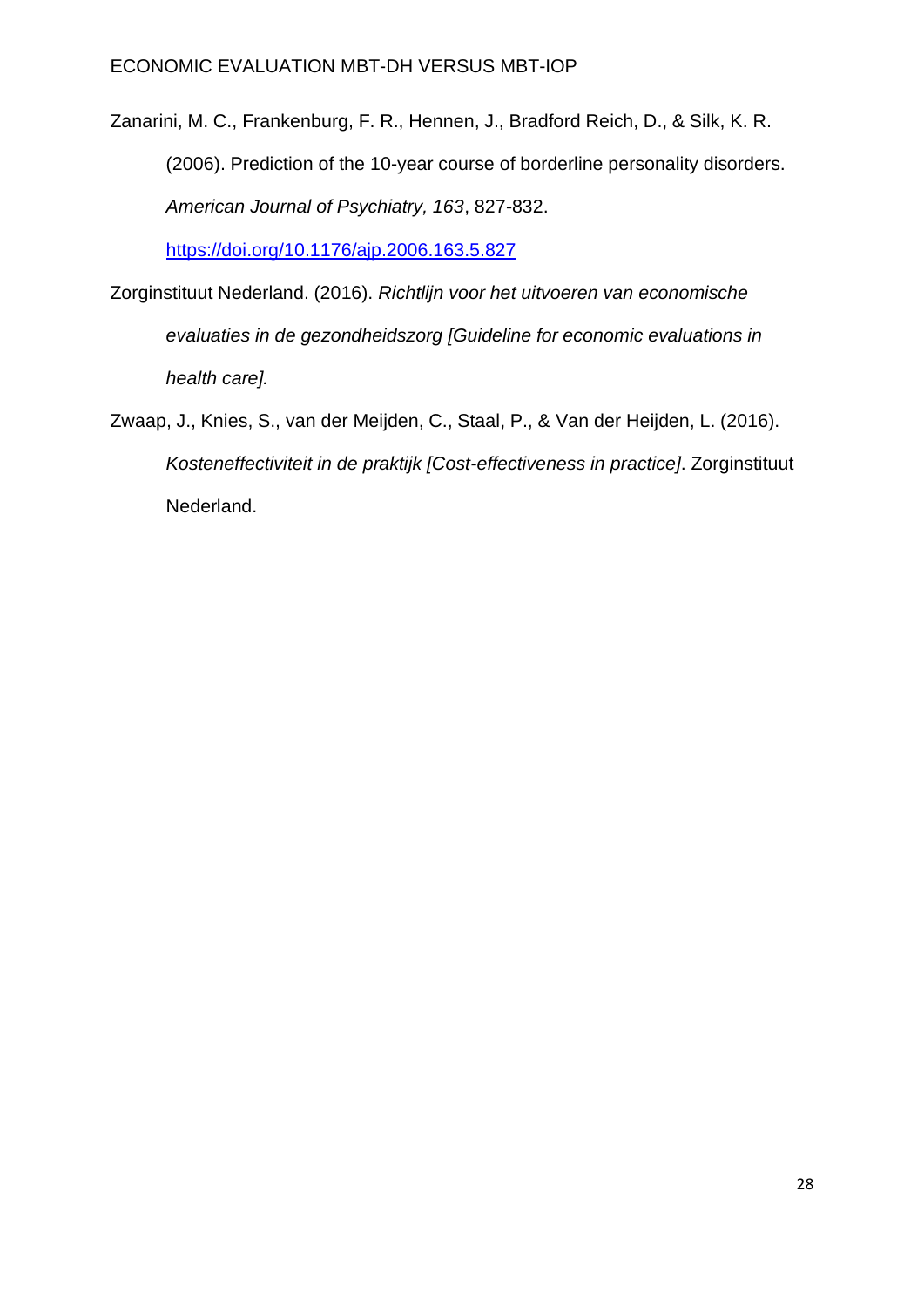# **Figure Legends**

Figure 1. CONSORT flow diagram.

Legend. MBT-IOP = intensive outpatient mentalization-based treatment. MBT-DH = day hospital mentalization-based treatment.

Figure 2. Cost-effectiveness planes and cost-effectiveness acceptability curves from the societal perspective

Legend. MBT-IOP = intensive outpatient mentalization-based treatment. MBT-DH = day hospital mentalization-based treatment.

Note. The two graphs on the left are cost-effectiveness planes. The horizontal axis indicates differences in health gains between MBT-DH and MBT-IOP over 36 months, and the vertical axis represents differences in costs. The chart area is divided into quadrants, each with a specific interpretation. ICERs that fall into the upper right ("north-east") quadrant indicate that MBT-DH generated better health at additional costs; the lower left ("south-west") quadrant indicates less health gains for MBT-DH than MBT-IOP at lower costs (also labelled cost-saving). In the upper left ("north-west") quadrant, MBT-DH is dominated by MBT-IOP, as fewer health gains are obtained at higher costs for MBT-DH compared with MBT-IOP. In the lower right ("south-east"') quadrant, MBT-DH dominates IOP, with more health gains against lower costs. The two plots on the right are cost-effectiveness acceptability curves. These curves show the probability that MBT-DH is more cost-effective than MBT-IOP as a function of the willingness to pay (WTP) for one additional unit of effect (one additional QALY or one additional month of BPD remission). The probability 0.50 on the vertical axis indicates the point of indifference. Above this indifference point, MBT-DH has a better likelihood of being preferred over MBT-IOP with regard to costeffectiveness (with a likelihood equal to the probability on the vertical axis). As the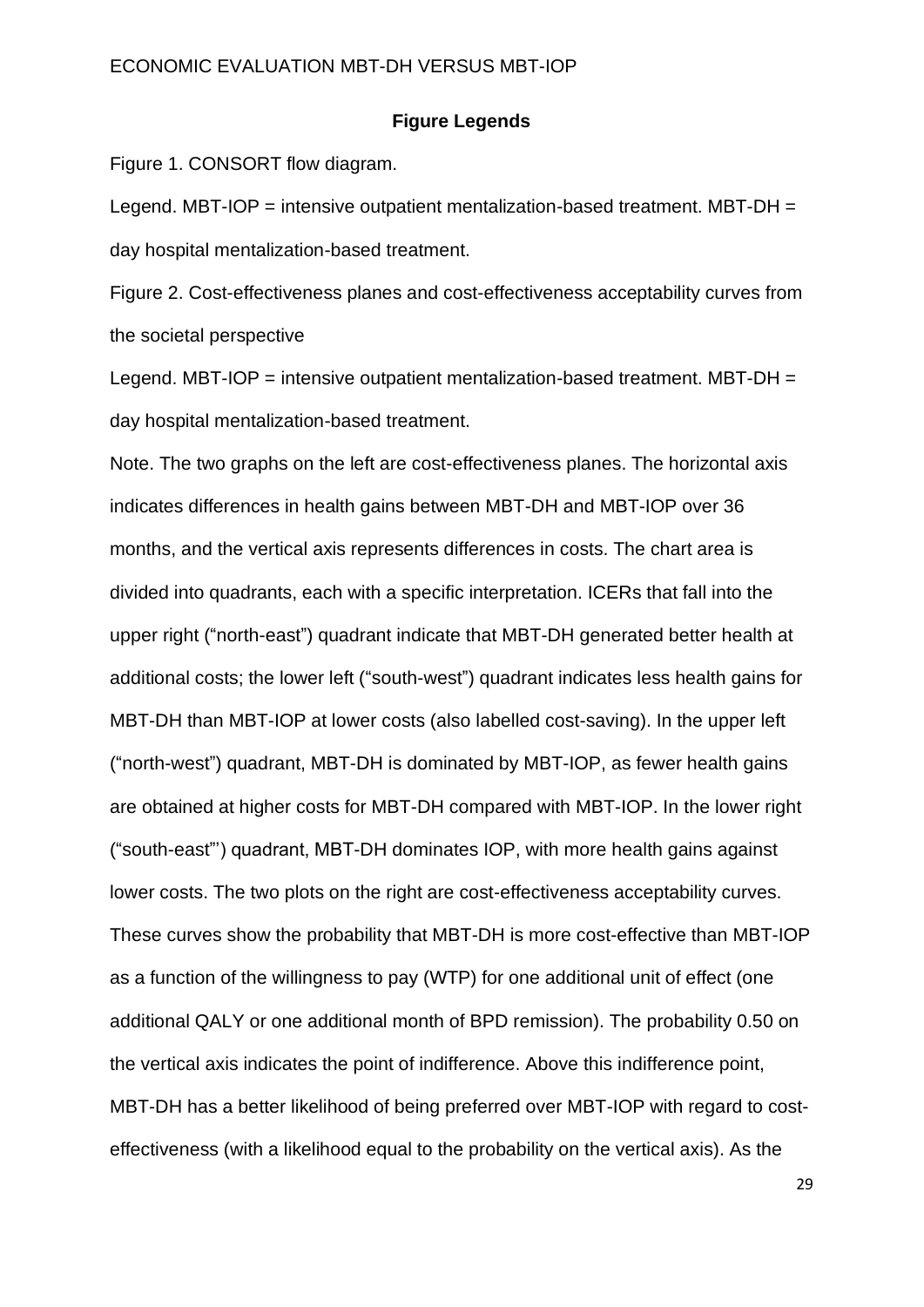WTP per unit of effect is generally an unknown quantity, it is presented as a series of increments on the horizontal axis.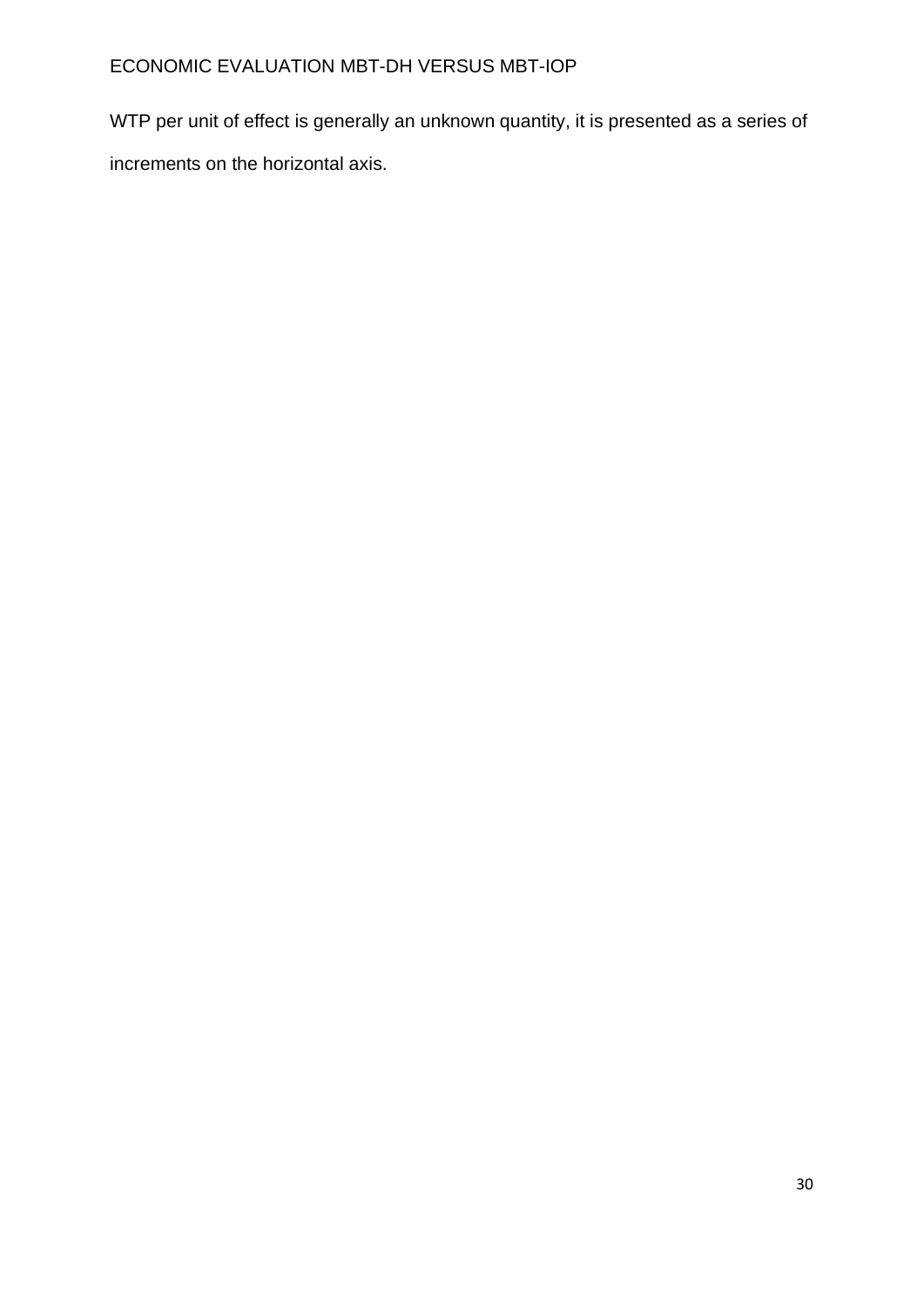|                                            | $MBT-DH (n = 70)$<br>Mean (SD) | $MBT-IOP (n = 44)$<br>Mean (SD) |
|--------------------------------------------|--------------------------------|---------------------------------|
| Age                                        | 31.4(10.6)                     | 29.9 (9.2)                      |
| PAI-BOR total                              | 46.9 (9.59)                    | 48.7 (9.90)                     |
| EQ-5D                                      | 0.50(0.28)                     | 0.44(0.29)                      |
|                                            | n (%)                          | n (%)                           |
| Female                                     | 59 (84%)                       | 35 (80%)                        |
| Educational level                          |                                |                                 |
| Low                                        | 5(8%)                          | 1(3%)                           |
| Medium                                     | 41 (61%)                       | 21 (53%)                        |
| High                                       | 21(31%)                        | 18 (45%)                        |
| No vocational/volunteer activity           | 56 (88%)                       | 28 (74%)                        |
| Criminal record                            | 53 (82%)                       | 38 (93%)                        |
| At least one symptom disorder              | 57 (81%)                       | 35 (80%)                        |
| Mood disorder                              | 40 (57%)                       | 25 (57%)                        |
| Substance use disorder                     | 26 (37%)                       | 15 (34%)                        |
| Anxiety disorder                           | 35 (50%)                       | 17 (39%)                        |
| Eating disorder                            | 11 (16%)                       | 11 (25%)                        |
| At least one comorbid personality disorder | 23 (33%)                       | 17 (39%)                        |
| Cost in 6 months before randomization      | Mean (SD) $(E)$                | Mean (SD) $(€)$                 |
| Productivity costs                         | 4,087 (14,112)                 | 4,415 (12,595)                  |
| Health care costs                          | 13,940 (22,547)                | 15,643 (28,356)                 |

# **Table 1. Baseline characteristics and costs**

*Note.* MBT-IOP = intensive outpatient mentalization-based treatment. MBT-DH = day hospital mentalization-based treatment.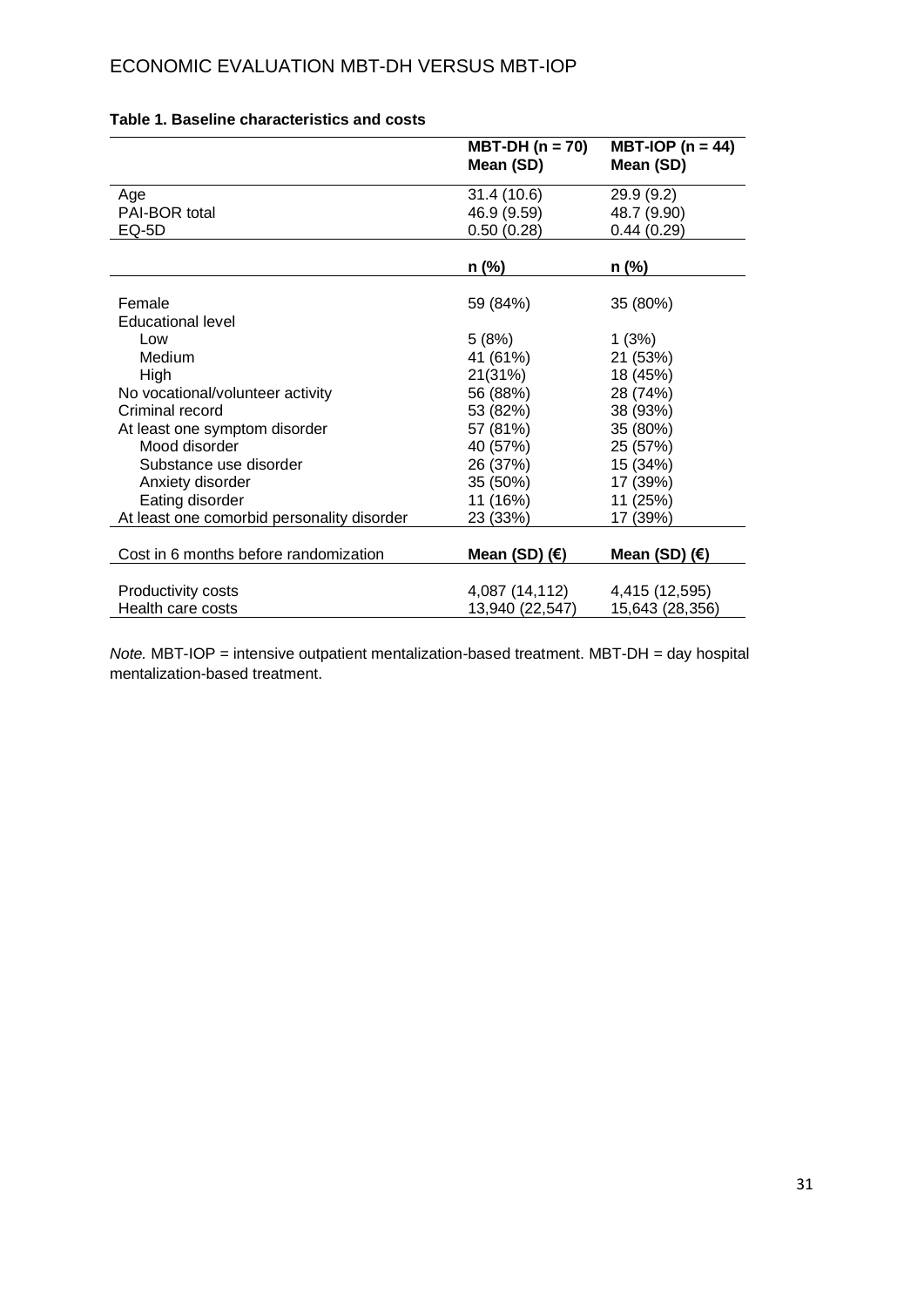|                        |         | <b>Productivity costs</b> | <b>Health care costs</b> | <b>Societal costs</b> | QALY       | <b>Remission months</b><br>Mean (SD) |  |
|------------------------|---------|---------------------------|--------------------------|-----------------------|------------|--------------------------------------|--|
| Time                   | Group   | Mean (SD) $(E)$           | Mean (SD) $(E)$          | Mean (SD) $(E)$       | Mean (SD)  |                                      |  |
| <b>Baseline</b>        | MBT-DH  | 3,789 (13,440)            | 13,691 (24,031)          | 17,480 (27,687)       | 0.00(0.00) | 0.00(0.00)                           |  |
| <b>Baseline</b>        | MBT-IOP | 5,238 (14,044)            | 16,293 (29,160)          | 21,531 (36,084)       | 0.00(0.00) | 0.00(0.00)                           |  |
| Start treatment        | MBT-DH  | 5,408 (15,399)            | 34,272 (36,449)          | 39,680 (39,901)       | 0.18(0.15) | 0.61(1.51)                           |  |
| <b>Start treatment</b> | MBT-IOP | 8,052 (18,113)            | 27,686 (33,324)          | 35,738 (41,821)       | 0.19(0.15) | 0.60(1.54)                           |  |
| 6 months               | MBT-DH  | 8,848 (23,966)            | 52,710 (41,190)          | 61,557 (47,896)       | 0.45(0.23) | 1.78(3.15)                           |  |
| 6 months               | MBT-IOP | 9,886 (20,737)            | 38,328 (41,007)          | 48,215 (49,504)       | 0.45(0.22) | 1.45(2.86)                           |  |
| 12 months              | MBT-DH  | 9,819 (25,186)            | 66,162 (44,662)          | 75,982 (51,671)       | 0.73(0.31) | 3.93(5.03)                           |  |
| 12 months              | MBT-IOP | 13,333 (27,659)           | 47,629 (48,844)          | 60,962 (59,184)       | 0.72(0.29) | 2.72(4.35)                           |  |
| 18 months              | MBT-DH  | 11,279 (26,822)           | 72,396 (47,123)          | 83,675 (55,080)       | 1.04(0.39) | 6.54(6.46)                           |  |
| 18 months              | MBT-IOP | 14,843 (29,003)           | 52,755 (50,231)          | 67,598 (60,845)       | 1.00(0.36) | 4.34 (5.79)                          |  |
| 24 months              | MBT-DH  | 12,805 (28,567)           | 78,644 (50,210)          | 91,449 (59,313)       | 1.35(0.45) | 9.35(8.20)                           |  |
| 24 months              | MBT-IOP | 17,803 (33,073)           | 59,082 (52,702)          | 76,885 (64,504)       | 1.27(0.43) | 6.29(7.34)                           |  |
| 30 months              | MBT-DH  | 14,889 (31,050)           | 83,943 (53,033)          | 98,832 (63,993)       | 1.66(0.51) | 12.57 (9.91)                         |  |
| 30 months              | MBT-IOP | 20,182 (36,812)           | 63,832 (55,466)          | 84,014 (68,803)       | 1.54(0.50) | 8.46(9.05)                           |  |
| 36 months              | MBT-DH  | 16,816 (33,544)           | 89,221 (56,175)          | 106,038 (68,548)      | 1.96(0.58) | 16.01 (11.46)                        |  |
| 36 months              | MBT-IOP | 22,991 (39,932)           | 68,377 (57,003)          | 91,368 (72,590)       | 1.83(0.56) | 11.06 (10.71)                        |  |

**Table 2. Cumulative mean costs and effects of MBT-DH and MBT-IOP**

*Note.* MBT-IOP = intensive outpatient mentalization-based treatment. MBT-DH = day hospital mentalization-based treatment.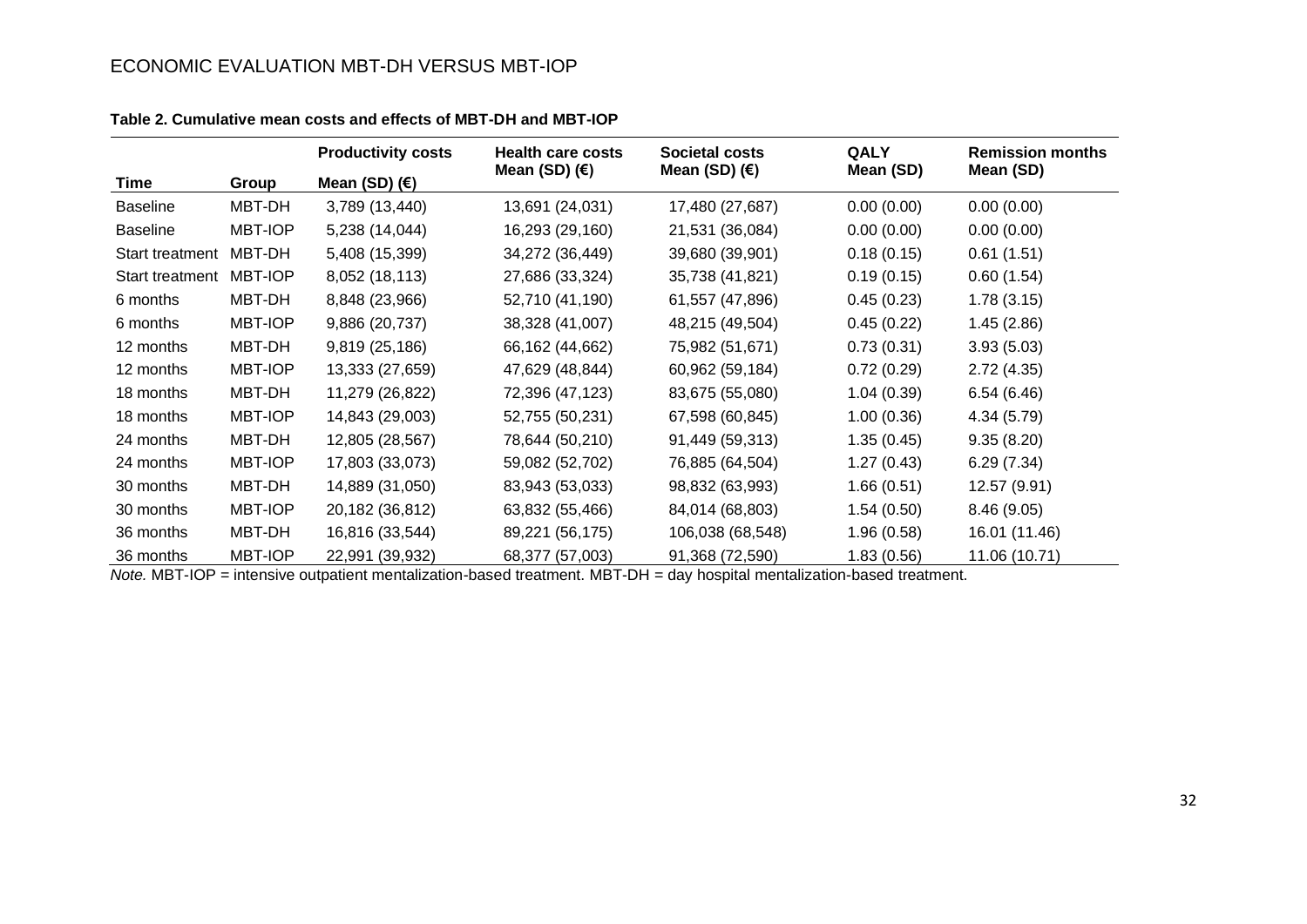**Table 3. Cost, remission months per patient, QALYs, and ICERs (MBT-DH relative to MBT-IOP) between baseline and 36-month follow-up**

|                                | $MBT-DH (n=70)$ |                               |              | $MBT-IOP(n=44)$ |                               |              | <b>ICER</b>                          |                     |
|--------------------------------|-----------------|-------------------------------|--------------|-----------------|-------------------------------|--------------|--------------------------------------|---------------------|
| Perspective/analysis           | Costs (€)       | <b>Months</b><br>in remission | <b>QALYS</b> | Costs $(E)$     | <b>Months</b><br>in remission | <b>QALYS</b> | $\epsilon$ per month<br>in remission | $\epsilon$ per QALY |
| Health care sector perspective | 88,860          | 16.0                          | 1.97         | 68.014          | 11.0                          | 1.83         | 4.166                                | 149,411             |
| Societal perspective           | 105,799         | 16.0                          | 1.97         | 90.922          | 11.0                          | 83.،         | 2.986                                | 107.124             |

*Note.* Slight variations appear between this table and Table 2 owing to random bootstrapping error. QALYs = quality adjusted life years. ICERs = incremental cost-effectiveness ratios. MBT-DH = day hospital mentalization-based treatment. MBT-IOP = intensive outpatient mentalization-based treatment.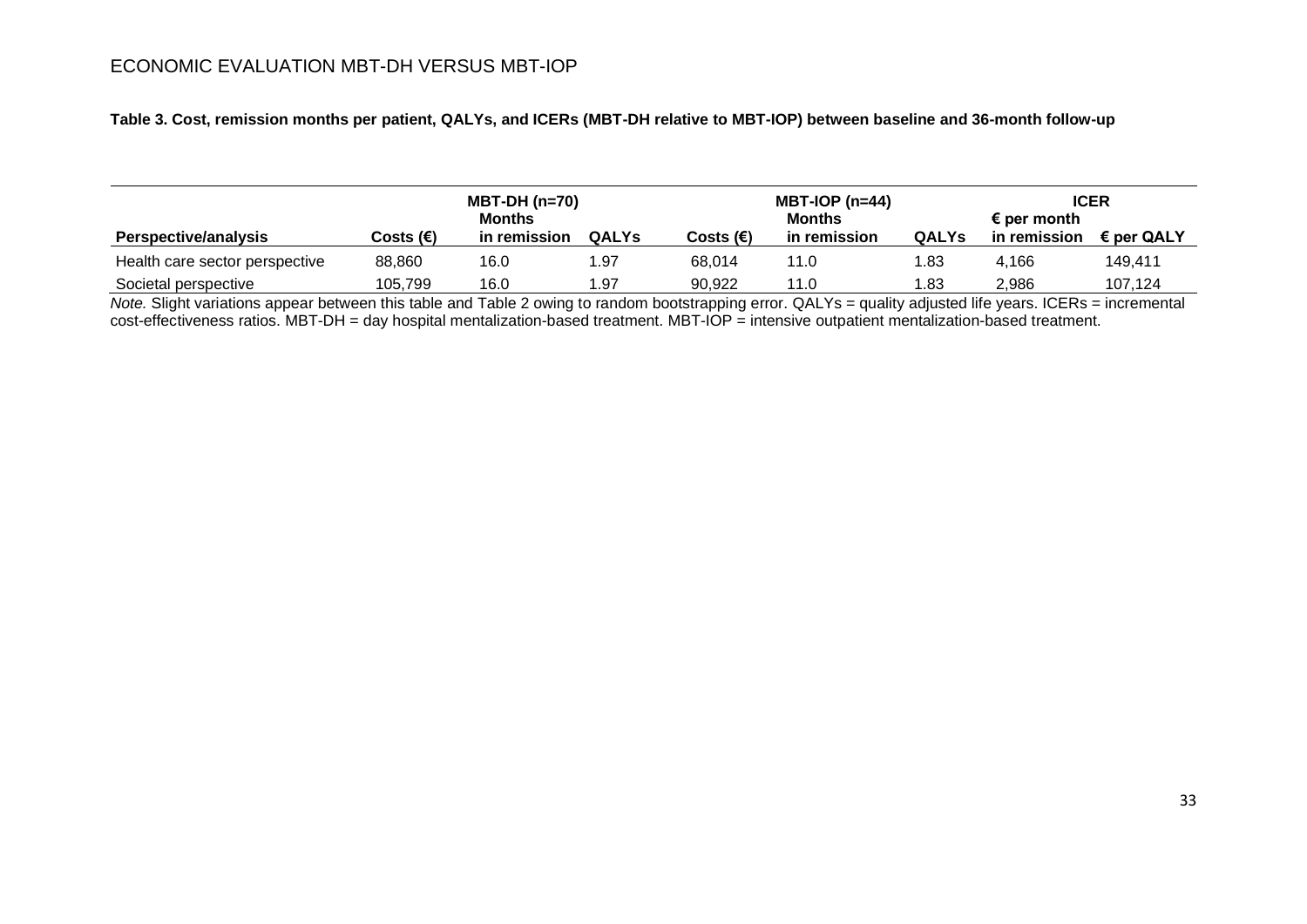

Figure 1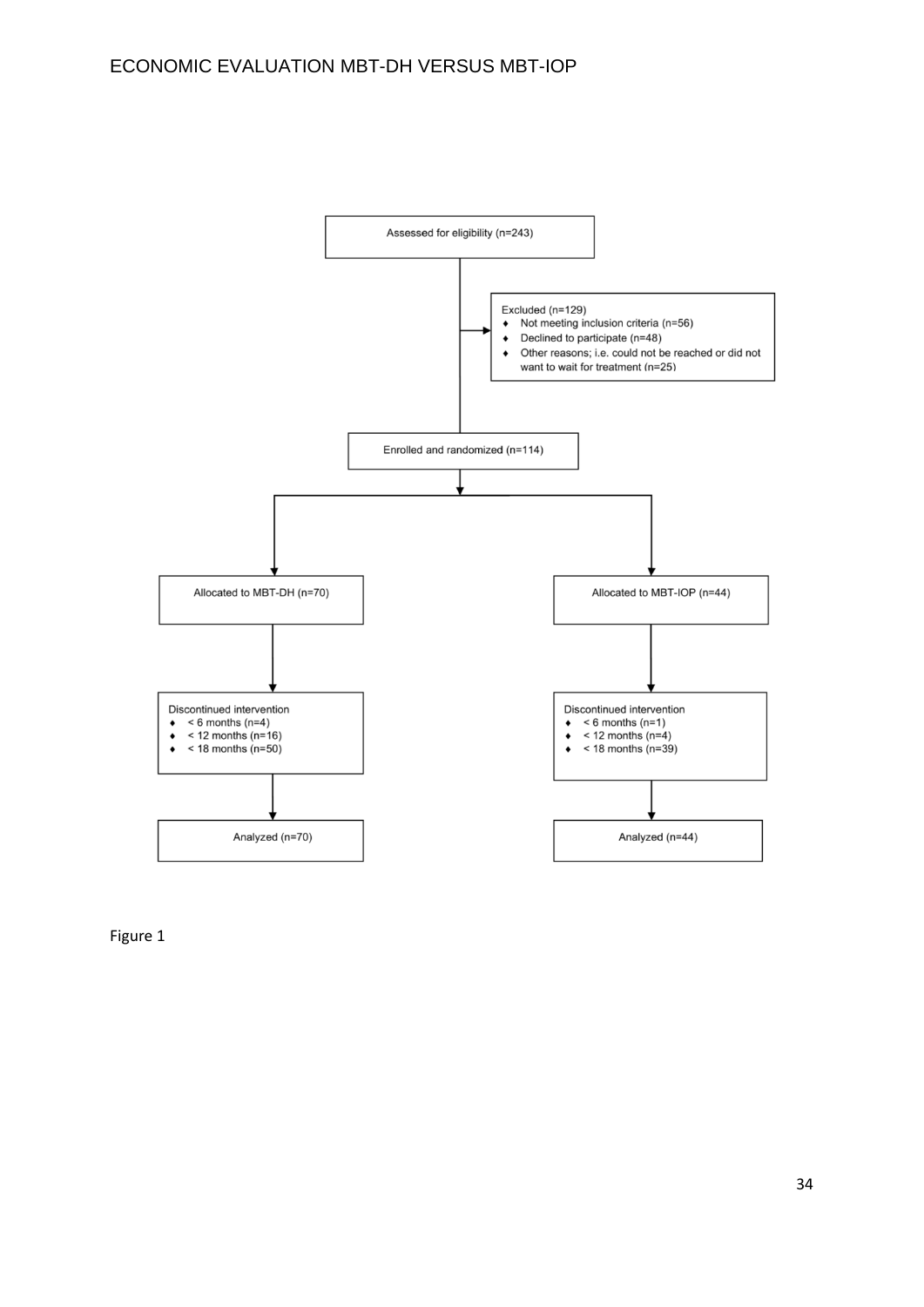

Figure 2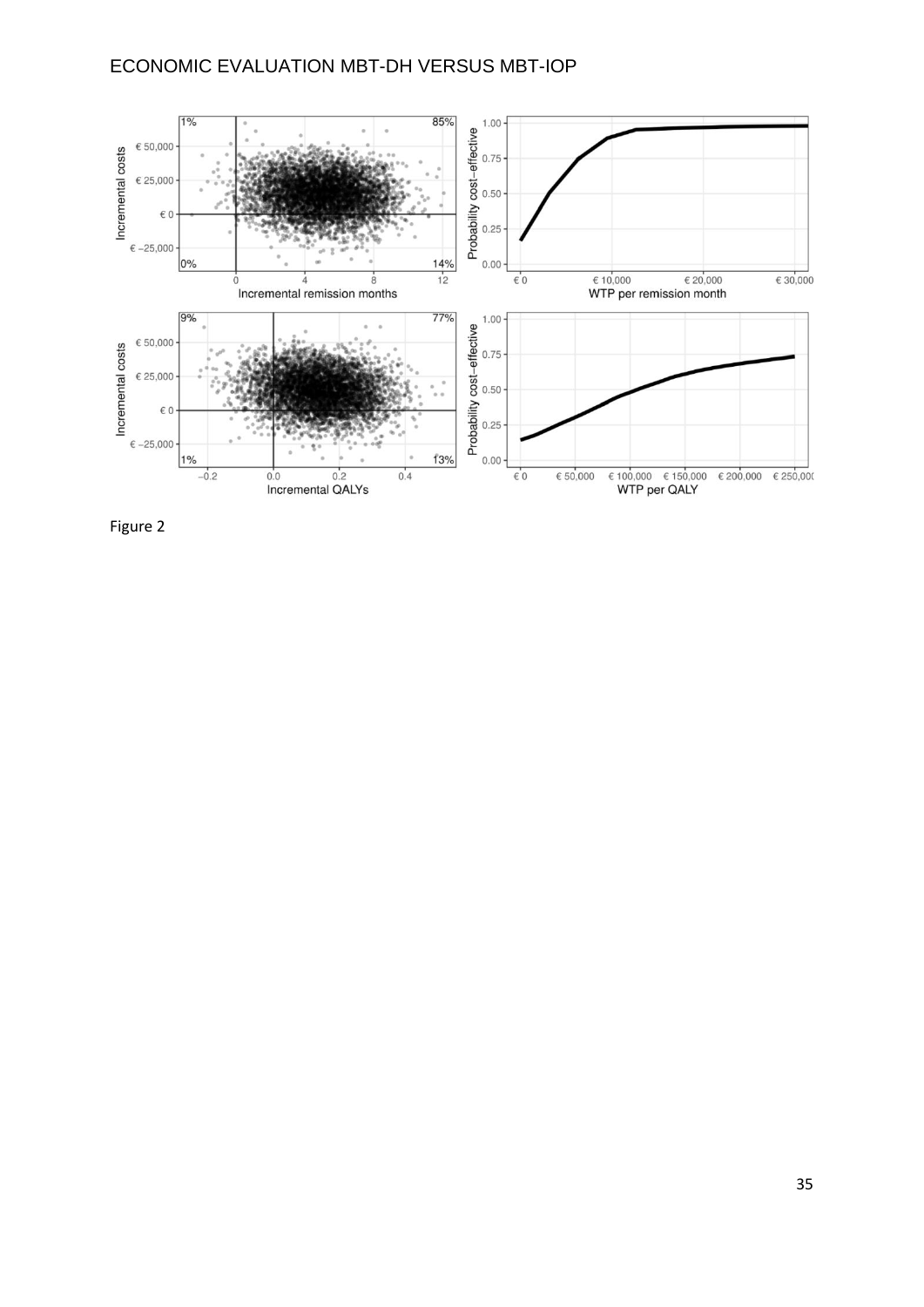

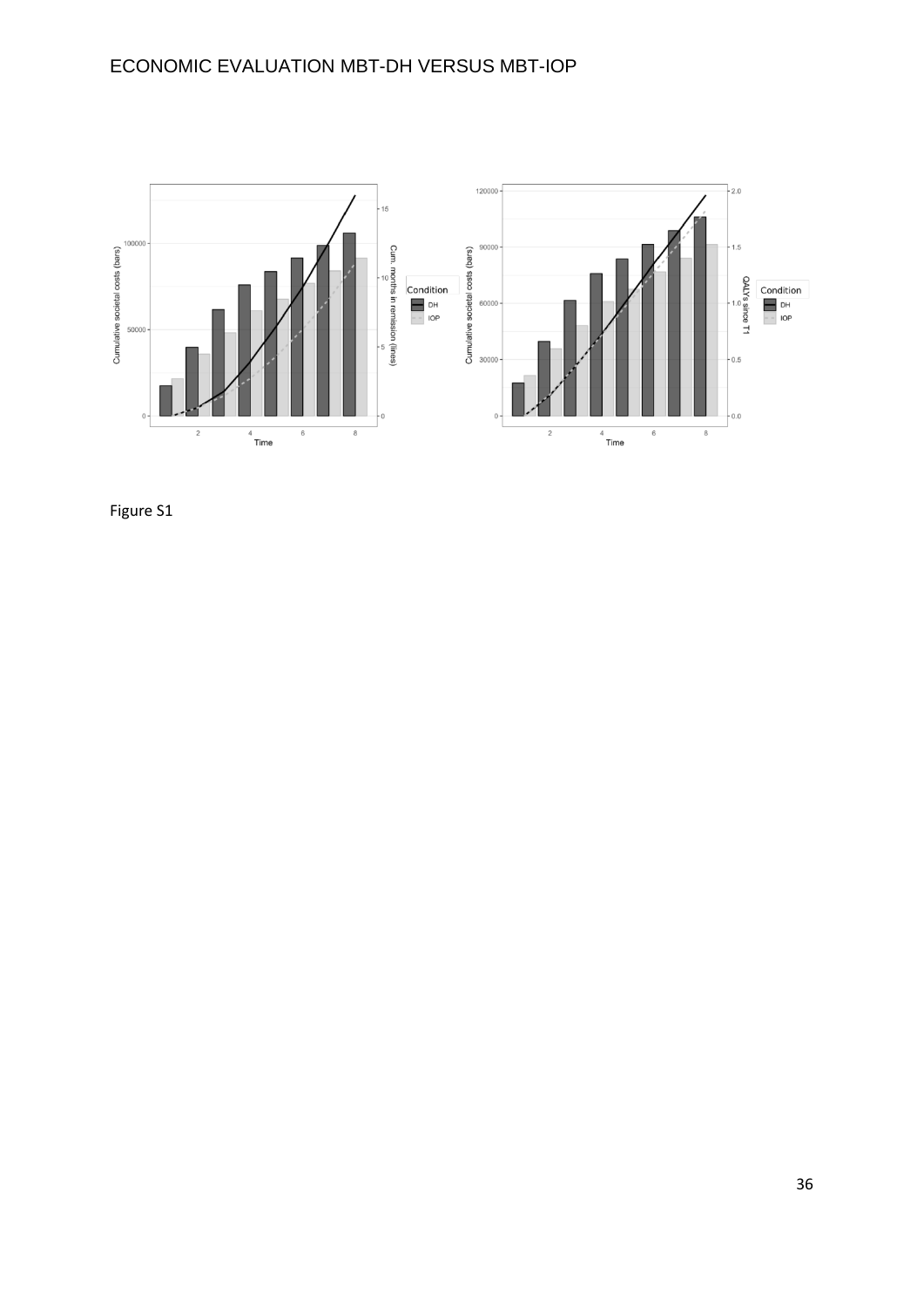

Figure S2